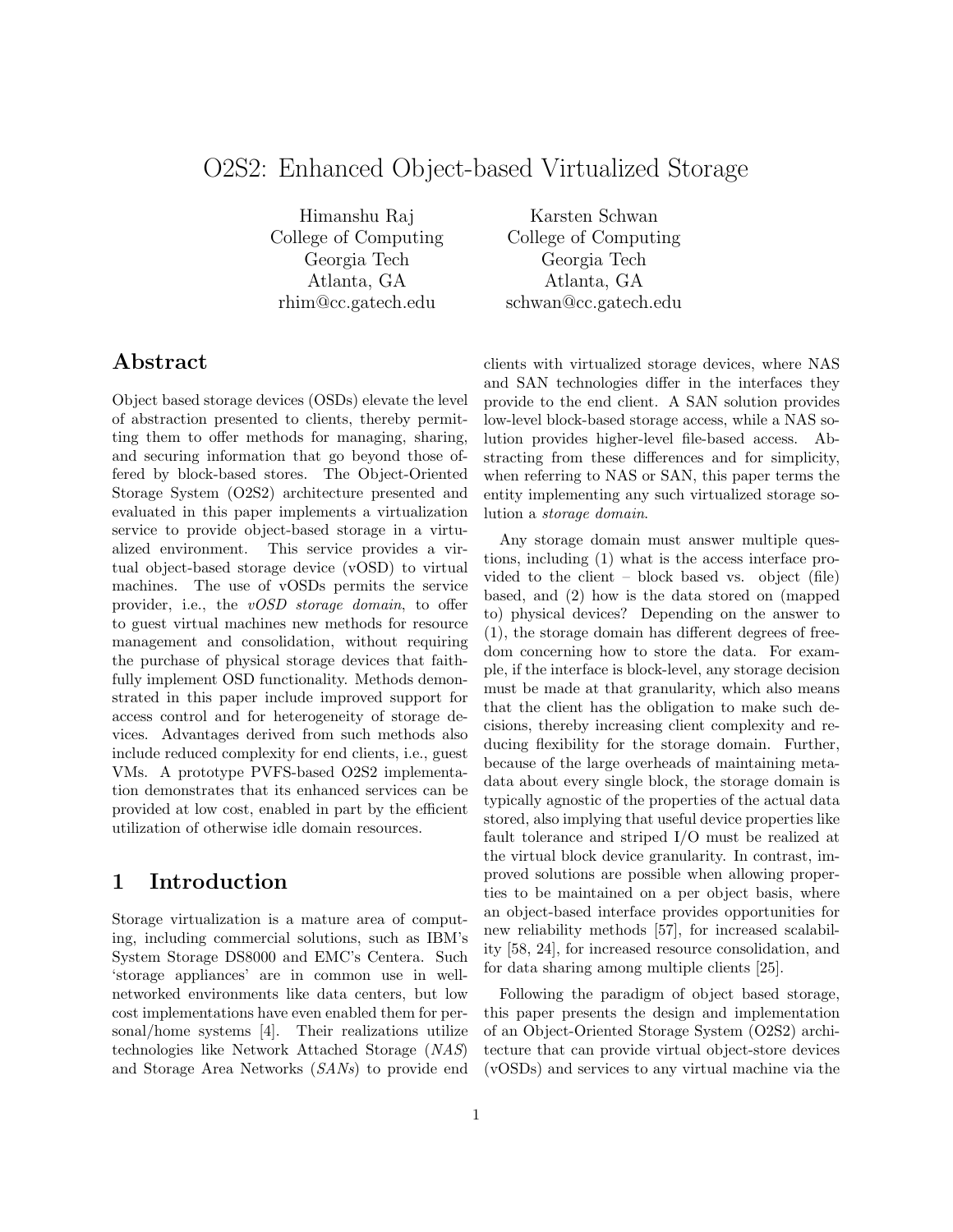vOSD storage domain, without the need for specialized object storage hardware [7]. Moreover, these vOSDs can provide semantically enhanced – logical – object storage. That is, for any object stored by a client on a vOSD, the latter can store additional attributes (i.e., metadata) such as provenance [11], consistency [38], and client-specific information pertaining to the semantics of its content (e.g., an object containing a 'health' record or one that contains multimedia data). Accordingly, some of these vOSD object attributes will be solely managed by the vOSD storage domain, in a client-oblivious manner, while others are shared between the clients and the domain. Regardless of how such management is performed, however, it is these attributes, along with the attributes of the physical devices being managed by the vOSD storage domain, that permit the domain to provide enhanced functionality and services to storage clients. In contrast, more traditionally, a vOSD stores raw data like that associated with files in a filesystem and limited semantic meta-data associated with these files, such as primitive access control information, size, type of data, and useful timestamps.

Beyond presenting the O2S2 architecture and its prototype implementation, our research also explores new and useful functionality associated with vOSDs. One class of such functionality, focused on the way objects are stored, concerns exploiting the different properties of physical storage media. The idea is that by aggregating an ensemble of physical devices, a storage domain can often provide better performance or enhanced functionality to the virtual device than by using a single physical device [48]. In addition, semantic information about the objects being stored can be used when aggregating physical devices. For example, an object-based file store may provide striping and RAID functionalities only to the objects that actually require them. As another example, the mapping between an object and a particular physical device can be decided based on object or device attributes, such as those pertaining to privacy and mobility constraints. In fact, such semantic aggregation is not unique to storage devices. Its use with camera devices, for instance, makes it possible to seamlessly join video streams from multiple cameras in order to provide a virtual video wall [53]. We note that semantic aggregation cannot be done with SAN solutions or with lower level device aggregation like that provided by the Logical Volume Manager [10]. This is because it is the object based interface and the object attributes that enable semantic aggregation at object granularity.

Another class of functionality enabled by the O2S2 architecture is fine-grained, object-based, access control. Based on the labels of objects and the clients who access them, the vOSD storage domain implements Role-based Access Control (RBAC) [26]. Enforcing access control at object granularity provides sharing and consolidation of resources superior to that offered by the large storage partitions present in block-based systems. Further, the storage domain can be integrated with the trust management component of a platform, where it can utilize 'trust' related information about a client to enforce dynamic RBAC. Additionally, such access control enables object-level logging of a client's accesses, which can be used to enhance security.

An important element of the O2S2 architecture is its use of a 'storage domain'. This provides independence from specialized storage hardware, such as object stores [7] and other enhanced diskcontrollers [60]. In addition, the object properties implemented by a storage domain and desired by end users can transcend what is offered by backend hardware. Examples include encryption or secret sharing [49] techniques and transformation of data in client-specific ways [34], such as for obfuscation and specialization [61] purposes.

Finally, while vOSD storage domains can be constructed in many ways, this paper describes domain realizations geared to meet the challenges of virtualized execution environments. In this context, vOSD storage domain clients are Virtual Machines (VMs), which execute on a Virtualized Platform provided by a hypervisor or Virtual Machine Monitor (VMM). Additional Service VMs implement virtualized services for these VMs. The vOSD storage domain implements the storage service inside a Service VM; other examples include 'Dom0' providing network virtualization [43] and the VMedia runtime [45] providing multimedia device virtualization. Experimental evaluations presented in this paper, therefore, are carried out in the contexts of VMs, VM usage of the vOSD storage domain, and the VM-level overheads experienced in these settings.

Experimental results based on a PVFS-based prototype implementation of O2S2 architecture and its realization of vOSDs demonstrate (1) that the cost imposed by enhanced vOSD functionalities is low and (2) that such functionality scales well with an increasing number of client VMs. In particular, the cost of per-object access control is 2.5% and .4% for large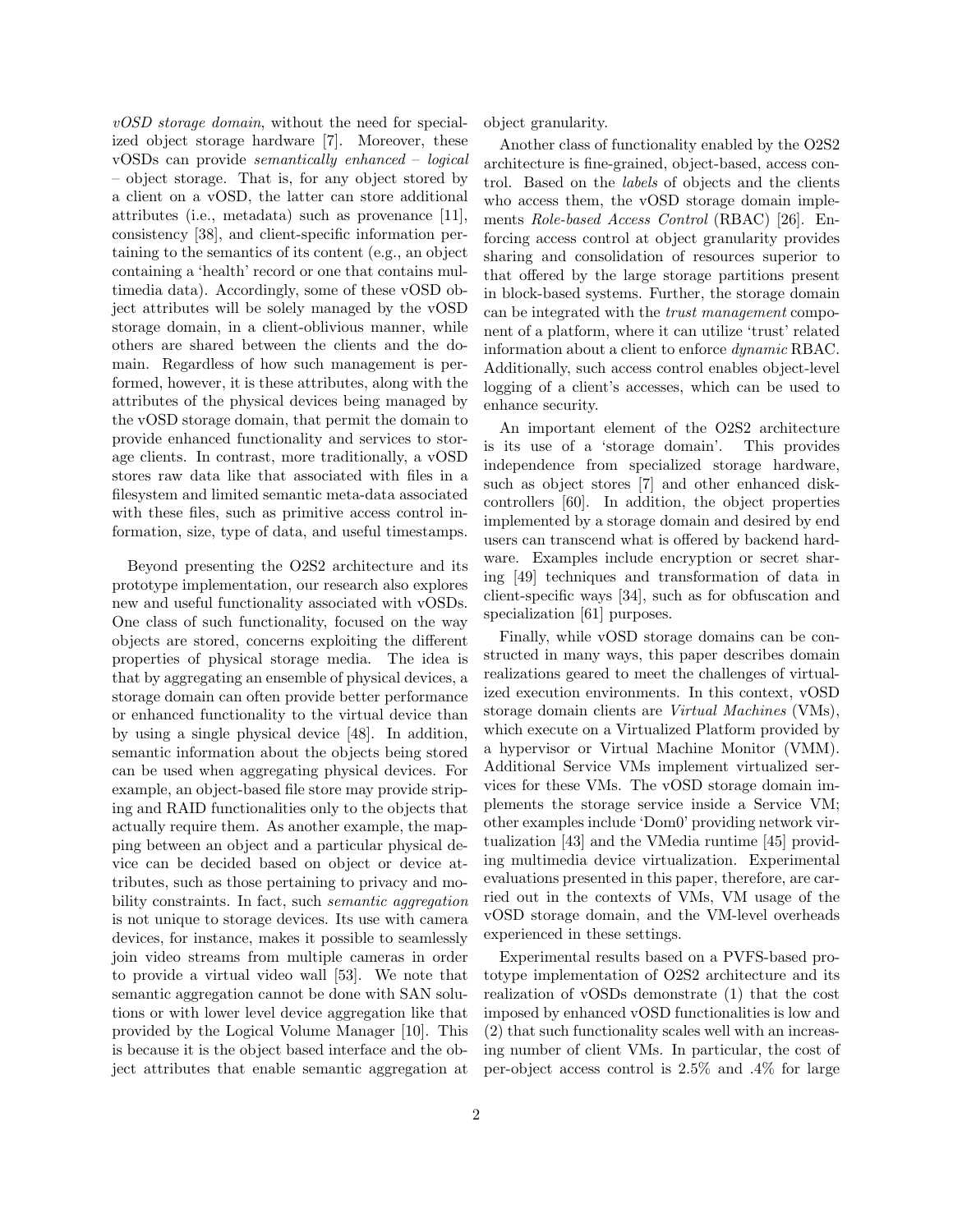reads and large writes, respectively, as compared to the case where no access control is enforced. Also, by using the resources available at the vOSD storage domain, it is possible to obtain performance benefits of  $\sim 3X$  for large reads, as compared to current virtual block based storage solutions in the Xen virtualization environment.

## 2 Motivation

This section describes the scenarios that motivate the design of the O2S2 enhanced storage architecture. It describes how this architecture enables improved performance, better resource consolidation, easier trust management, and increased usability in heterogeneous storage environments.

#### 2.1 Object-based Storage Interfaces

Object-based storage interfaces, like those presented by the file-based interfaces of cluster or distributed file systems (e.g., PVFS [21], LWFS [38], Lustre [6] and Coda [19]), and by object storage devices (OSDs) [56, 27, 25], provide notable benefits for the storage client. For instance, when the tasks of storage allocation and access control are delegated to the storage domain, this simplifies the client's kernel in that it is only required to run a minimal file system. Further, since operating systems already maintain information, both data and meta-data, grouped at file-level, object-based storage interfaces provide an appropriate match between the capabilities of the virtual device and the requirements of the client. Figure 1, derived from [56], highlights the differences between an object- and a block-based interface. vOSDs and the O2S2 architecture underlying them exploit these differences to maintain and use novel meta-data with storage objects, as explained in Section 2.2.1 below.

The vOSD storage domain benefits from the presence of object based interfaces, because storage management can be performed at a semantically meaningful level. This facilitates sharing and presenting opportunities for resource consolidation, and more importantly, it provides opportunities for enhanced virtual storage, based on additional per-object metadata, at costs that scale with the number of objects rather than with object size (i.e., number of blocks in an object). Further, since the type of storage devices used by vOSD storage domains is orthogonal to the interface provided to clients, the implementa-



Figure 1: Comparison of block- and object-based interfaces for storage clients

tion of vOSD does not require physical OSDs. The use of such new physical devices can reduce the costs of storage management in a SAN environment, since host-resident space allocation functionality of a storage domain is no longer required. On the other hand and as shown in this paper, a resource-rich realization of a vOSD storage domain can exploit the additional compute resources available at host-level to provide new and useful storage functionality to end clients and/or to shift certain computational tasks from clients to storage domains. Idle cycles typically available on storage domains [42] demonstrate the viability of this approach, as discussed further in Section 3.

#### 2.2 Storage in Virtualized Systems

The realization of the O2S2 architecture presented in this paper is based on common methods for platform and storage virtualization. Stated explicitly, it satisfies the storage needs of virtual machines as storage clients by utilizing a separate storage domain onto the same physical platform as the guest. This architecture affords the common advantages ascribed to virtualized resources, including improved resource consolidation, better isolation across different applications, and reduced vulnerabilities in personal/home environments. Additional advantages include improved manageability, as argued by Chandra et al [23]. In contrast to current virtualization systems [18, 50], however, our approach uses vOSDs to replace the block-based storage interfaces, such as IDE and SCSI, currently being used. The intent, of course, is to attain the goals of improved manageability and enhanced functionality articulated earlier.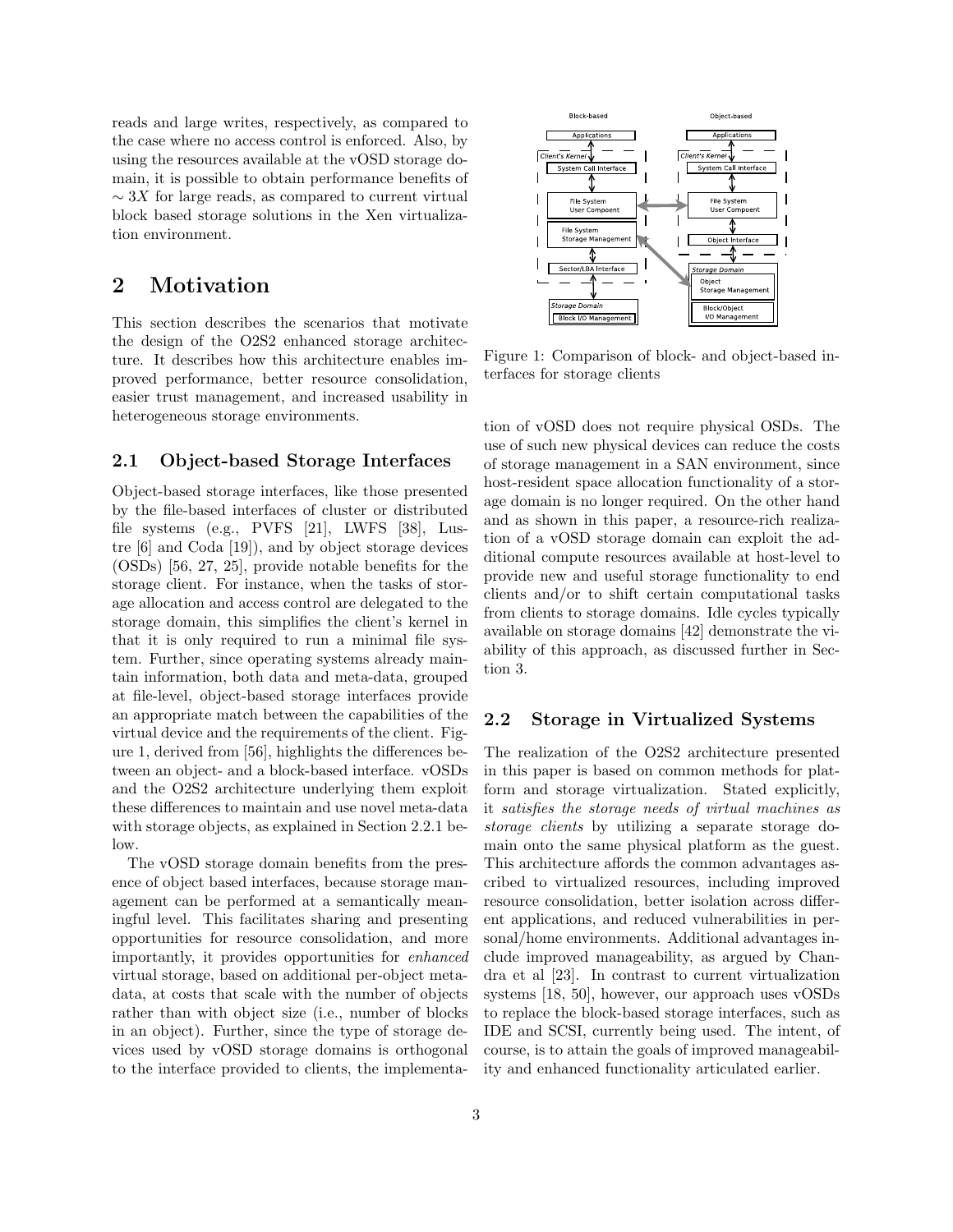#### 2.2.1 From Virtualized to Security-enhanced and Trusted Object Stores

In order to maintain security isolation among multiple vOSDs, the vOSD storage domain employs object-level access control. This allows sharing physical storage space among multiple vOSDs at an object granularity. This access control is Role Based Access Control (RBAC) based on labels or roles, which define the capability of a storage client. The storage domain maintains these labels for all the objects it stores, and utilizes an external trusted entity for the management of labels associated with a storage client. This enables the storage domain to provide access control functionality at a reduced cost.

Another key advantage of our virtualization-based realization of vOSD storage domain is that it can monitor, inspect, and manage guest VMs and their use of storage 'from the outside', using privileged domains that are not subject to the same attacks or failures faced by guests running standard operating systems and applications across open network environments. These privileged management domains or 'trust controllers' can use VM introspection (e.g., using the XenAccess [14] facility developed in our research), behavior monitoring (e.g., as done in our work on power management [37]), or I/O traffic monitoring to continually assess VM 'health' or security [40]. Such domains can even intercept I/O requests to implement new security services like firewalls or intrusion detection [9] or to re-direct certain VM actions to guarantee desired safety properties for potentially unsafe code [29].

Leveraging the abilities of access control and external monitoring provided by system virtualization, the O2S2 architecture permits storage domains to enforce desired access controls on their data. This is done by using online monitoring to establish certain 'trust' values for guest VMs and for the platforms on which they run [52], and then, enforcing access controls to ensure that data requiring certain levels of trust is accessed only by those VMs on those machines that meet those requirements. Stated differently, these 'trust' values can dynamically change the labels or capabilities of a client. Even though a client's label might match the label of a particular object, a dynamic label based on the original label and 'trust' value might not, resulting in declined access.

Underlying these online matching processes, of course, are basic actions taken by storage domains that (1) track (i.e., monitor) and label (i.e., compute and maintain trust-relevant metadata) the data items written and read by certain guest VMs, and (2) enforce that data items are stored and accessed only when trust values match, as per the access control or security policies stated by system administrators. A sample use case for such functionality considers doctors or nurses who create and access patient records. Here, records are labeled as per the sources that produce them, accesses require appropriate identities or roles, and in addition, they require that such accesses are only carried out from trusted platforms and guest VMs. The vOSD storage domain enforces policies like these by checking the labels (i.e., metadata) associated with data objects like patient records against the trust values of the guest VMs performing such accesses. It also enforces such properties for record storage, for instance, that certain patient records are stored on disks present at a location with better physical security.

Figure 2 shows the relationship between a distributed application running inside application VMs and a vOSD storage domain. The storage domain is a trusted entity and enforces access control itself, with the help of certain security extensions in the hypervisor. The application's behavior contributes to its "trust" value, as perceived by the trust controller and exported to the storage domain. If some part of the application runs on an untrusted platform, its "trust" value must be defined by a remote trust controller running on a trusted machine.

Fine-grained access control and metric like 'trust' are particularly relevant in data center settings, where their use extends the measures used for service level agreements (SLAs), which are typically defined to provide statistical guarantees on various performance characteristics of services, such as bandwidth and latency [22]. This extension is important because with multiple compute VMs [1] or storage services [2] hosted by the data center, service clients can no longer control those services' uses of data center resources. In this context, a secure and trusted vOSD storage domain can provide strong guarantees to a VM that houses sensitive information (e.g., patient records and proprietary art work) that this information will only be stored on some few identifiable disks, thereby reducing the risk of data being stolen or being retained after the client's run has completed. Further, when upholding the integrity of a client's actions in a virtualized environment, if data is erased by the client, the service provider must ensure that none of this data is left anywhere in the system. This can be achieved with an improved accounting by storage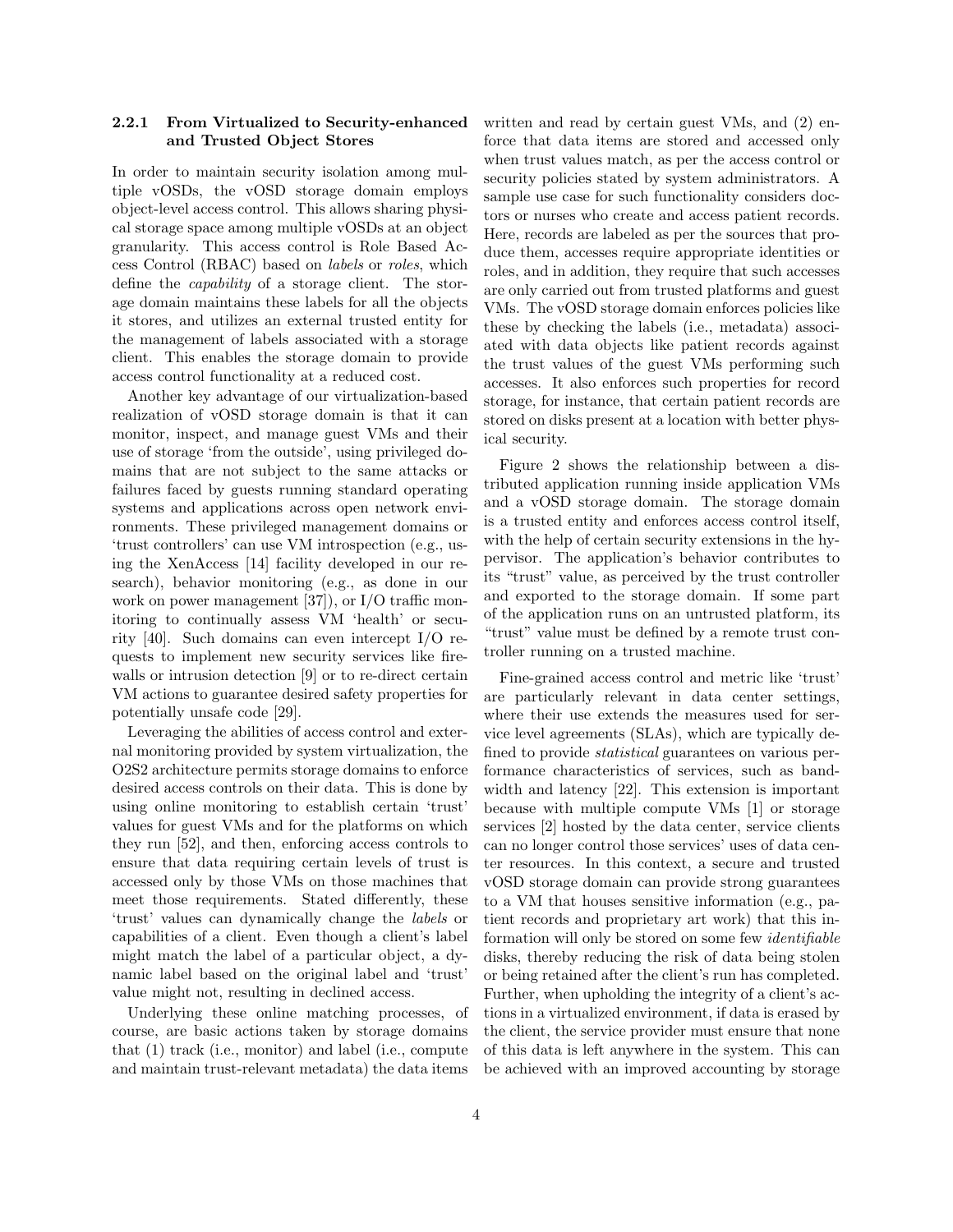

Figure 2: Storage domain as a trusted object store. Entities in gray are trusted

domains about which client's data is stored on which physical media. Such accounting functionality can also help with data recovery upon loss, media recovery, and similar tasks.

Finally, a trusted vOSD object store can be used to enhance trust management itself. In particular, a VM's access log maintained by the vOSD storage domain can be used to generate a behavior profile for the VM at object granularity. Such profiles are easier to manage and more scalable than those based on blocklevel information [40], since monitoring need not deal with client-specific information, e.g., the file-system layout. Behavior profiles can then be used to derive 'trust' values for the VM. Also, in case of a security concern, such as a world-wide virus spread, these profiles can be quickly disseminated, as signatures, to preemptively stop damaged domains from being run or used, until the problem is corrected.

An extension of the security-enhanced vOSDs presented in this paper concern the auditability of such assurances. This may require specialized hardware such as Write-Once-Read-Multiple (WORM) devices [55] and an open logging infrastructure with access provided to clients. With such support, clients can then corroborate the actions taken by the service provider in response to their own actions, and they can ensure that the identities of the physical devices used match the ones enforced by the SLA. Furthermore, immutable content on WORM devices can be upheld legally in case of disputes.

### 2.3 Usability in Personal/Home Environments

As stated earlier, the implementation of a vOSD does not rely on specific storage media or subsystems. This affords us with substantial advantages in environments that employ diverse storage devices and where device usage depends on dynamic measures like current context. In home or personal environments, for instance, examples include a user storing media files on a video/mp3 player, personal contact information on a cell phone/PDA, running applications from local hard disk, and archiving information on a high capacity USB hard disk and/or on DVD media.

The O2S2 architecture can easily exploit diverse devices used in dynamic settings, where based on the contextual properties of each object designated by its owner and that of storage devices, the vOSD storage domain finds the best match for storing an object in a client oblivious manner, thereby relieving application VMs from making these decisions. One method is to store objects based on their performance metrics and/or on the performance properties of storage devices, in a manner similar to that of Stonehenge [30]. Another method uses access control based on labeling, which makes it possible to consider personal devices as potential storage media, by ensuring that certain data is stored and/or accessed only on certain devices. As a concrete scenario, consider user 'A' who has connected his iPod to her home PC. The iPod is labeled with the contextual label 'media' and with the access control label 'VM A'. The virtual machine owned by 'A' is also labeled as 'VM A'. The vOSD storage domain, then, makes the content of the iPod available via the virtual disk for 'VM A'. Also, if 'A' downloads a multimedia content from the internet and sets its contextual label to 'media', the content will automatically be stored on the iPod. From then on, this content will be available to 'A' 'on the go'. In contrast, all temporary files created by 'VM A' are stored on the generic hard disk. In this manner, the vOSD storage domain performs the semantic aggregation of hard disk and iPod to present a single vOSD to 'VM A'.

In summary, the O2S2 architecture provides enhanced storage for clients in virtualized environ-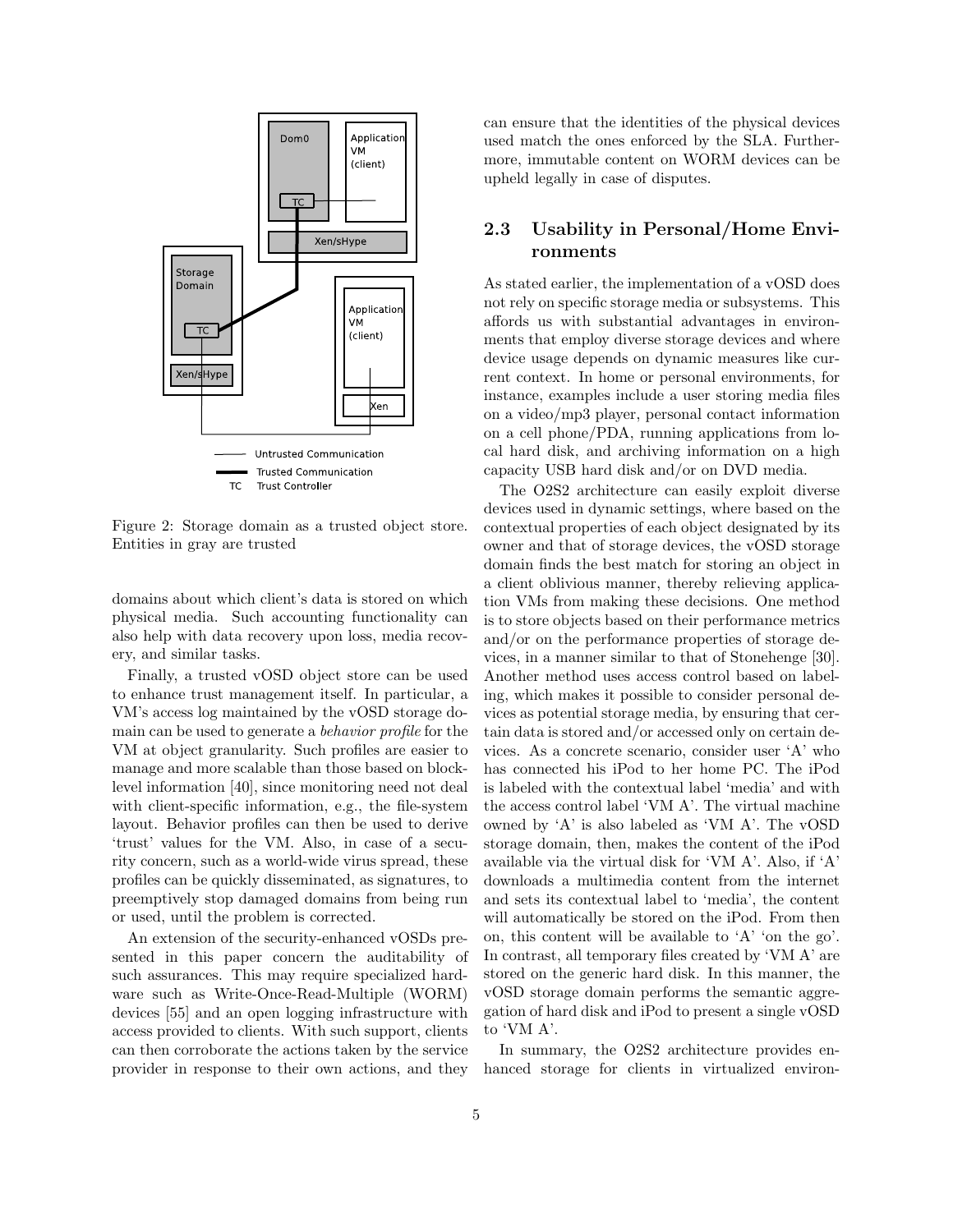

Figure 3: O2S2 architecture

ments. A key component of this architecture is its object-based interface for virtualized storage access for client VMs, providing benefits that include improved resource consolidation, better usability in heterogeneous environments, and object-level access control and trust management.

## 3 Architecture

The Object-Oriented Storage System (O2S2) has three main components:

- client-side virtual object-store device (vOSD) and the associated access interface provide to guest VM.
- communication channel between virtual objectstore device and storage domain.
- the vOSD storage domain.

Figure 3 depicts relationship between these components.

A storage client uses a vOSD-specific interface to initiate storage requests, such as the creation/removal of objects and I/O on their content. These requests are communicated to the vOSD storage domain by the vOSD client-side driver using the communication channel. The job of the vOSD storage domain is to service these requests and provide mediated access to the physical storage devices.

The vOSD storage domain works as a backend for client vOSDs. It is a distributed service and is composed of one or more storage servers. Each storage server has multiple sub-components, described as follows:

• Storage virtualization. This component implements the support of multiple client vOSDs over shared physical storage and any conversions that might be required for client specific interfaces, such as converting data read from local disks into NFS read responses. This component also works as the back-end of the vOSD, in that any action performed on the vOSD is received by this component. These actions are checked for appropriate access restrictions and converted into requests for the storage management component.

- Storage management. This component facilitates the management of physical storage devices. In particular, it implements the allocation of physical storage corresponding to the objects in the vOSD and it implements any operations on them, including I/O.
- Access control Module (ACM). This component enforces per-object access control and is a key element for implementing security, privacy and trust for the clients. The basis for access control are labels attached to clients and to objects. These labels behave as capabilities. Each object contains one or more labels, which are matched according to a policy with the label of the clients accessing the object. Labels associated with clients are not provided by the ACM itself, and are not part of the communication protocol between the vOSD storage domain and the storage client. Rather, clients' labels are provided by an external trusted entity, the hypervisor. This delegation greatly simplifies the storage domain architecture, since ACM need only implement enforcement, and not deal with label (capability) management of clients at all. Issues related with this management include capability generation, dissemination, enforcing expiration, and dealing with security aspects of the communication protocol, such as spoofing and replay attacks [27]. In contrast, other storage systems, such as Lustre [6], implement this management of client capabilities as a part of the storage system itself.

Such access controls are in addition to any access controls implemented by guest virtual machines based on certain user credentials, such as user and group identifiers.

### 4 Implementation

Our prototype implementation of O2S2 architecture is based on the PVFS file-system [21, 33]. It runs on a platform virtualized with Xen [43]. Figure 4 shows the different components of this implementation.

A distributed file-system is chosen as a way to implement the prototype because such file-systems are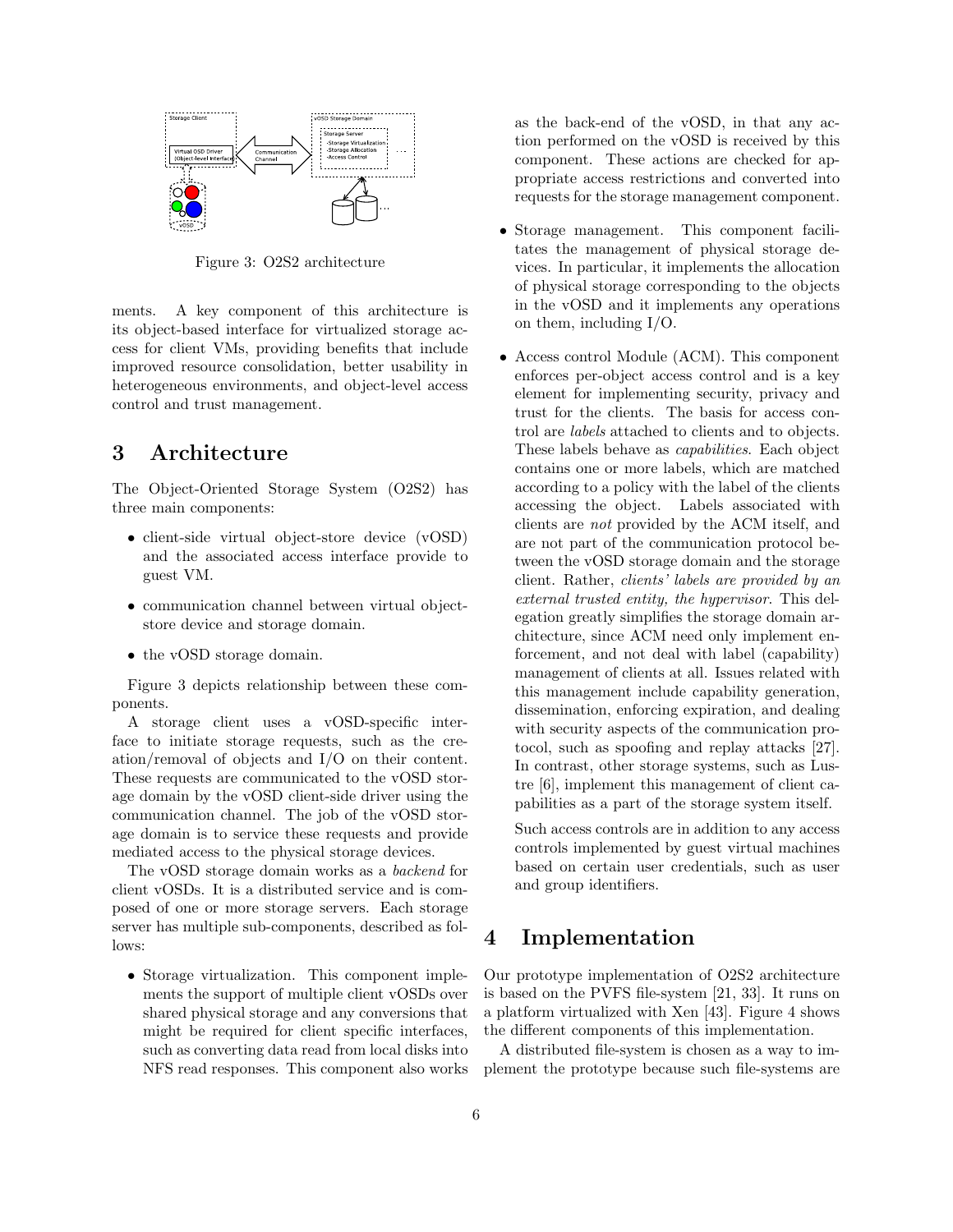

Figure 4: PVFS based object-oriented storage system

commonly used in distributed environments to implement storage solutions that (1) enable resource consolidation on servers and (2) allow data sharing among multiple clients. Such sharing is enabled by the file-system's provision of a higher-level abstraction to clients. Our choice of the PVFS cluster filesystem, rather than using NFS or Coda, is due to its ability to separate meta-data and data, and because it makes it possible to distribute data among multiple servers for performance. These properties also enable extensions that can provide differentiated storage. We specifically chose PVFS2 since it is mostly implemented in user space, which makes it easy to modify and debug, unlike, e.g., Lustre [6], which is implemented in the kernel. Further, PVFS2 is a freely available, mature, and stable product.

#### 4.1 PVFS Background

The client side vOSD is provided as a PVFS volume where objects are stored as PVFS files. The core of the PVFS file-system is implemented in user space. User-level applications can use a PVFS specific API and its client library to make PVFS system calls to access these files. These files can also be accessed by unmodified user space applications relying on the kernel's VFS layer to hide file system details. To enable this, the PVFS file-system provides a kernel driver that registers the file system with the kernel's VFS layer. This enables mounting the vOSD in the file hierarchy of the client. Any I/O in vOSD file space is directed to the PVFS kernel driver by the VFS layer. The kernel driver marshals the VFS request

into a PVFS request and communicates it to a userlevel application, called the PVFS core. This application works as a proxy to make PVFS system calls on behalf of the kernel driver. Similarly, all responses received by this application are communicated back to the driver, which converts it into appropriate VFS responses and hands it to the VFS layer.

Currently, the PVFS client component does not interface with the client kernel's page cache. Bypassing the page cache makes the file system design simple, since there is no client level consistency to maintain in a shared environment. However, this also means that every VFS request must be communicated to the storage domain. This reduces the performance for I/O operations with small block sizes. In contrast, PVFS performs well for large block sizes and large files.

The vOSD storage domain is implemented as multiple storage servers, each of which is a PVFS server. In our prototype implementation, all of these servers execute in the Dom0. Hence, the vOSD storage domain provides an example of a host-based iConnect realization [44].

A PVFS server is a user-level entity and is classified as either a meta-data server (MDS) or a I/O server. As the name suggests, a MDS manages meta-information about a PVFS file, such as attributes (length, last modification timestamp etc.) and access-control information (label of the file, list of user ids allowed access etc.). Some of the metainformation depends on the type of file. For example, for a regular PVFS file, its meta-data contains information about the I/O servers that are in use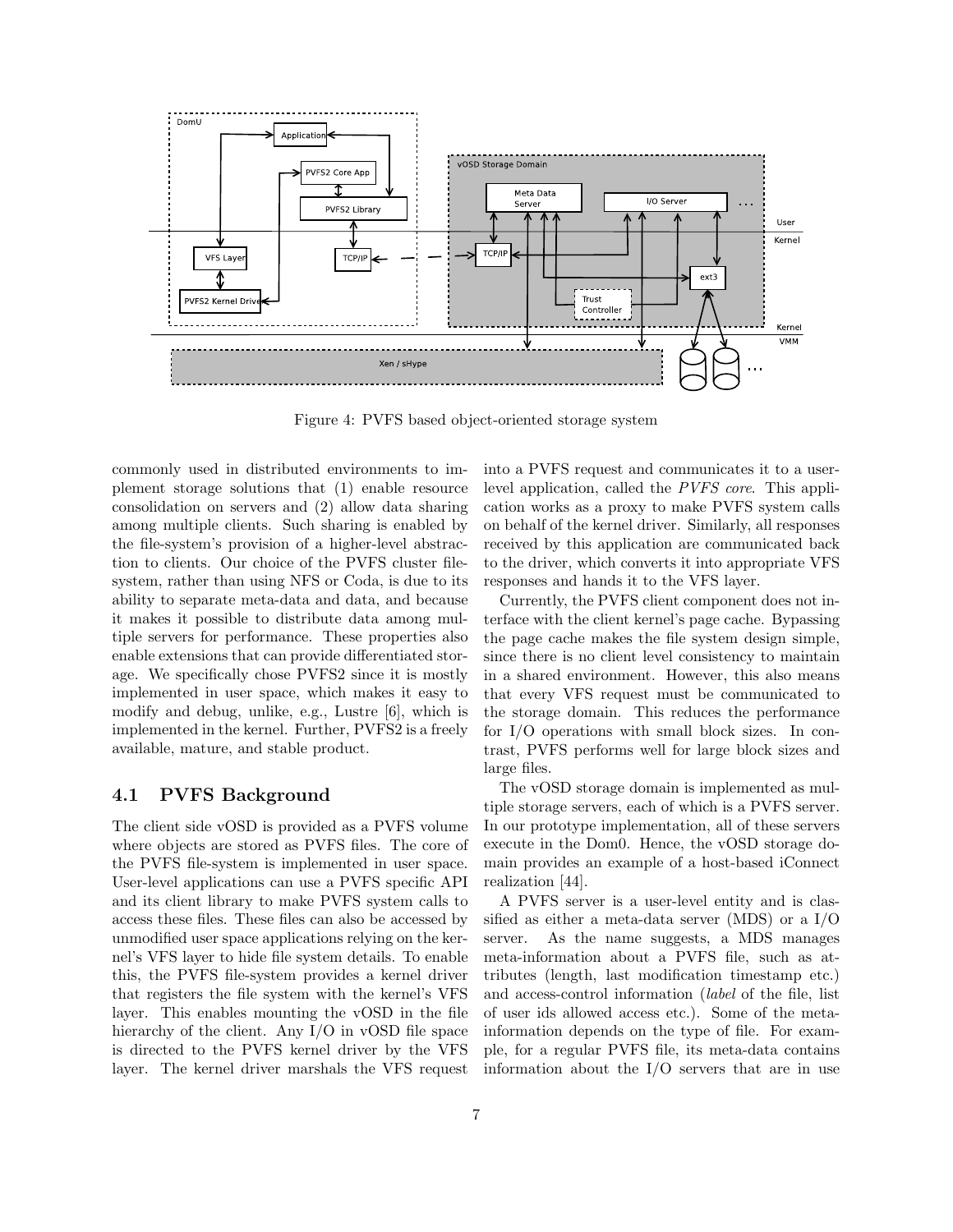for storing the data. PVFS also supports extended attributes, which can be user or system defined arbitrary key-value pairs. I/O servers are used to store actual data associated with a PVFS file.

PVFS servers use a combination of Berkeley DB [39] and files in the underlying file system – the former is used to store meta-data whereas data is stored in the latter. The PVFS filesystem might create multiple chunks for a PVFS file in order to parallelize access to data, each of which is a file stored at an I/O server.

Each PVFS server manages a storage space, which is a part of the local file system that it uses to store data. In our implementation, different storage spaces reside on different physical disk partitions. These disk partitions can be spread among multiple disks.

The communication between a PVFS client, i.e., a guest VM, and PVFS servers, i.e., the storage servers of the vOSD storage domain utilizes TCP/IP networking over virtual NICs provided by Xen.

### 4.2 Extensions to the PVFS-based Storage Domain

The vOSD storage domain that provides enhanced object-based storage is realized as an extension of the core PVFS implementation.

First, additional attributes, called IOHints, and access control labels, called acm-labels, are associated with a PVFS server's storage space. By associating a particular physical disk partition to a storage space, these IOHints and acm-labels also extend to the level of a physical disk partition. This is the lowest granularity of meta-data managed by the vOSD storage domain.

Second, with each PVFS file object stored in client's vOSD, two extended attributes are associated – user.iohint and system.acmlabel. The former is modifiable by the user, while the latter is only modifiable by the vOSD storage domain. We also extend the PVFS client library, and correspondingly the server-side PVFS implementation, to include a file-system call, called extended create or ecreate to create a file with specified extended attributes.

The ACM is implemented by extending the PVFS server to include certain checks. These checks are included in the prelude part of every request serviced by the server. The type of access control implemented is Mandatory Access Control [26], where access rights of an object are non-transferable from one client to another without the intervention of the hypervisor and the vOSD storage domain. The ACM utilizes the information provided by the secure hypervisor (sHype) extension of Xen hypervisor [47] and, optionally, by the trust controller.

Xen's sHype extension implements a repository of one static label per VM and one static label per physical resource, such as NIC and harddisk partition. Based on a matching policy, it also enforces mandatory access control – a VM can only access a physical resource if they both have the same label. These labels can be viewed as roles, hence this type of access control is an example of Role Based Access Control (RBAC) [26]. Currently, Xen supports bind time access control, i.e., labels are only matched at the time a guest VM is created. Also, the label associated with a VM does not change for the lifetime of a VM. This may change in the future, e.g., based on the identity of the physical platform on which the VM executes, a VM's label could change.

Since sHype does not define labels for anything other than VMs and physical resources, services like the vOSD storage domain must currently implement access control themselves. Toward this end, we use sHype as a repository for guest VM labels. The vOSD storage domain keeps its own labels for each server's and for each PVFS file object stored, as described earlier. Also, since the information sHype only maintains label information for clients specific to a physical platform, it implies that all storage servers of the vOSD storage domain need to coexist on the same platform. However, it is possible to distribute them among multiple machines by incorporating a distributed trust management solution, such as shamon [35] in the O2S2 architecture.

#### 4.2.1 Trust Controller

A trust controller is an optional component that can be utilized with the storage domain to enhance its access control enforcement. The functionality of a trust controller is to maintain a "trust" value for a guest VM. It utilizes one or more monitoring components that provide behavioral information about the guest VM. The "trust" value is a function of current behavioral information and of a trust policy. In our prototype, behavioral information is captured using a network monitoring component (netmon), which resides in the Dom0 kernel and essentially, extends the Xen virtual NIC backend by monitoring the network traffic to/from a guest VM.

Figure 5 shows the interaction between netmon and the trust controller. Netmon operates as fol-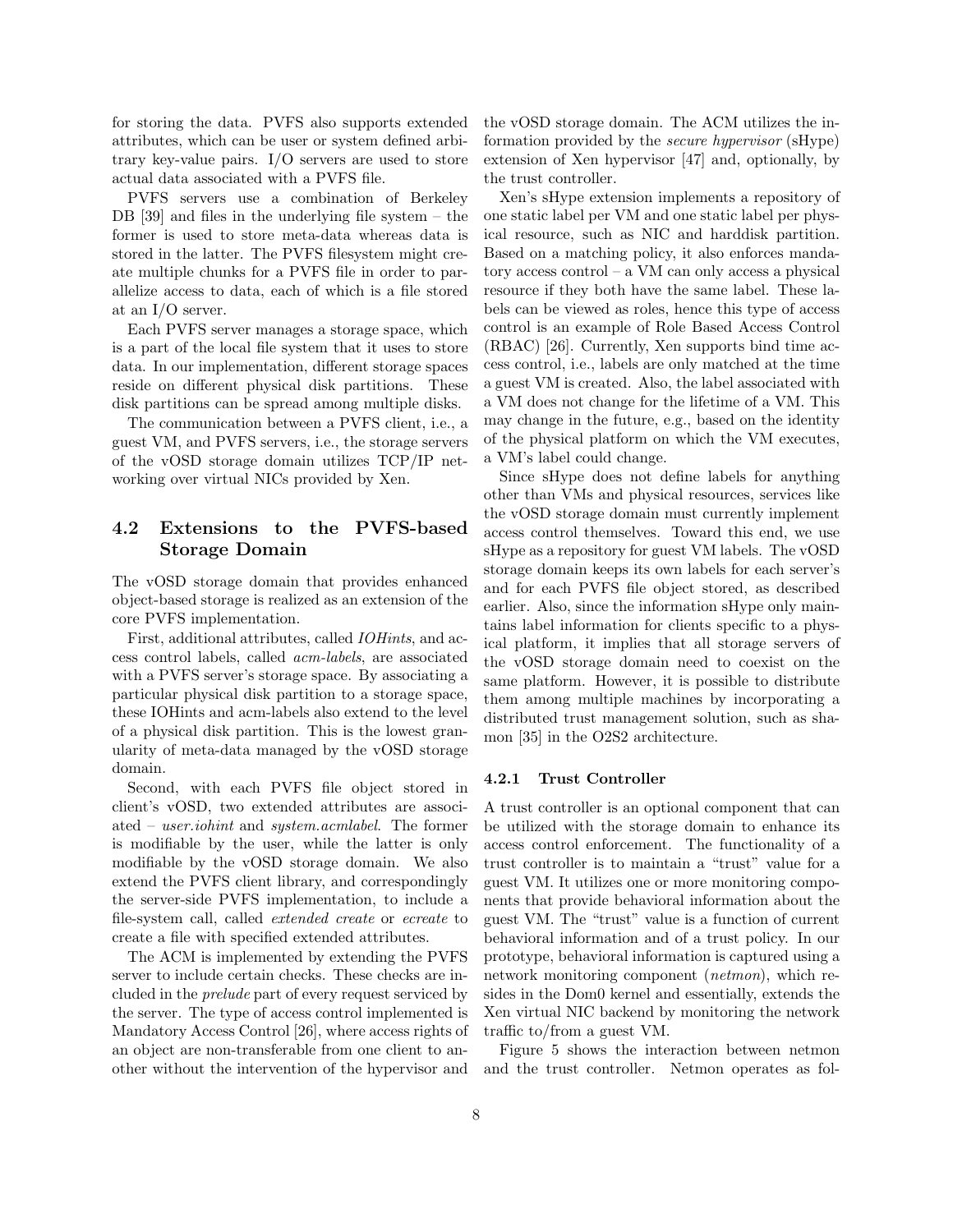

Figure 5: Interaction between trust controller and Netmon

lows. Based on a rule engine, it intercepts certain packets. Contents of these packets, such as headers of different protocol stacks and payload, generate the desired behavioral information. Further details about the netmon prototype along with performance analysis are described elsewhere, as part of the ProtectIT framework [32].

The current netmon prototype provides information pertaining to remote access to a guest VM, such as the number of open telnet and ssh connections, and the amounts of data transferred by these open connections. This information is exported to the trust controller using the /proc interface. Additionally, netmon notifies the trust controller proactively when the information monitored by netmon changes. Since the trust controller is a part of the storage domain prototype in user space, kernel space netmon utilizes standard kernel-to-user space asynchronous signals for notification. The trust controller, then, accesses the network information via the /proc interface, and updates the "trust" value of the guest VM based on a specific trust model. These updates in "trust" value affect the overall access control for the guest VM, depending on the specific policy in use by the storage domain. An example trust model, along with example access control policies are described in detail in Section 5.1.

#### 4.3 Discussion – Alternative Choices

Although our current prototype of the O2S2 architecture uses PVFS, the architecture itself is generic and can utilize alternative means to implement its components. Some of these alternatives are discussed in this section. Table 1 also summarizes these alternatives.

The client side virtual object-storage device (vOSD) is characterized by the interface it provides to the client kernel. As an alternative to the filesystem API, it could utilize a device access protocol, such as T10 [56], which is an enhancement of SCSI. In

this case, the device driver sets up the virtual device as part of the SCSI device stack as a SCSI initiator. A shim file system layer [54] is required to present a file-system interface on top of this virtual device, which then interfaces to the VFS layer in the kernel. Alternatively, as is the case with PVFS and other distributed file-systems, this device can also be directly accessed by user space applications via libraries.

The client vOSD driver formats storage requests as messages based on a specific protocol and forwards them to the storage domain. For example, a vOSD based on NFS can use NFS-specific messages to communicate with the storage domain. However, it is also possible for a vOSD to provide an interface to the client that is entirely different from the one used to access the storage domain. For example, a vOSD providing a PVFS interface to the storage client could convert PVFS-specific messages to T10 commands that can then be sent to a storage domain which works as the OSD target [24]. Another example of such a protocol conversion is when the storage domain performs this conversion prior to performing actual storage virtualization, management and access control tasks [28].

Since the vOSD storage domain is a distributed service, there are many ways to implement each storage server: as a user-level application (e.g., our current prototype), as a kernel-level service (e.g., Lustre), or as a runtime inside a dedicated and specialized VM of its own. Many commercial SAN and NAS implementations also fall into the first two categories. Although we are not aware of an example of a storage domain comprised of multiple specialized VMs, an approach similar to that of Libra [17] is also feasible for implementing a storage server. IBM's Tiburon project [12] uses a similar approach.

Another related issue for implementing the vOSD storage domain concerns the malleability of the enhanced functionalities being exported (i.e., whether there is a predefined set and/or whether a client must choose among them, or whether the set can be defined by the client). Since these functionalities are domain specific, e.g., they may differ for multimedia vs. file storage, there are multiple approaches for providing an interface for defining these functionalities. Examples include a domain specific language [3] and arbitrary binaries executing inside isolated containers, such as processes and VMs. In this work, we focus on a fixed set of functionalities offered by the vOSD storage domain – the dynamic extension of storage domains by a client is part of our future work.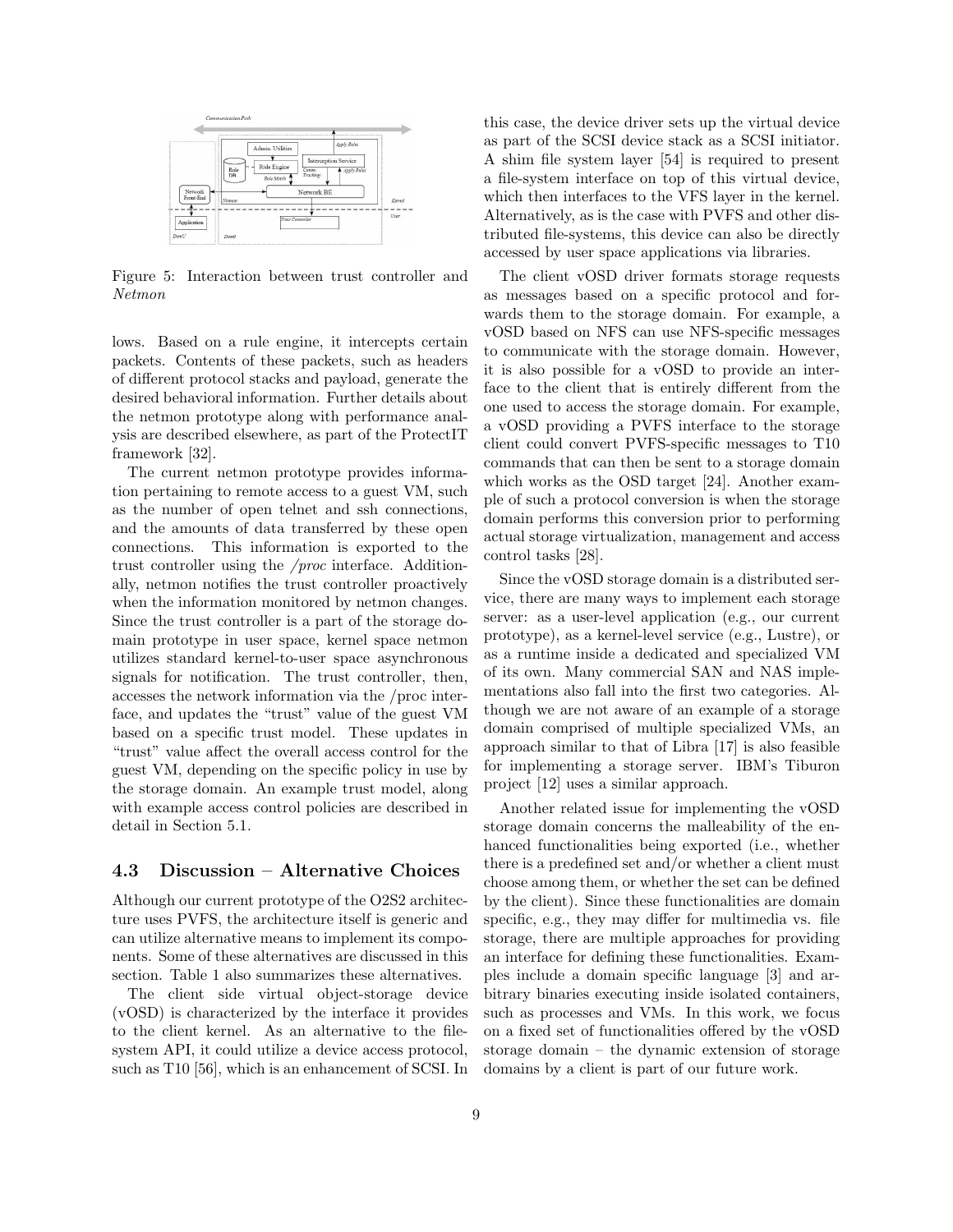Table 1: Summary of design choices for various components of O2S2 architecture

| Component                      | Choices                                      |
|--------------------------------|----------------------------------------------|
| vOSD interface to client       | Filesystem (NFS, PVFS), T10                  |
| Communication                  |                                              |
| Protocol between               | Filesystem specific, T10 based               |
| the vOSD storage               |                                              |
| domain and vOSD                |                                              |
| Storage Server                 | User process, Kernel service, Specialized VM |
| Objects for storage management | Files on local file-system, OSD objects      |

The job of the storage virtualization component is to map a vOSD object access request to a set of objects managed by the storage management component. The storage management component manages these objects with the help of the underlying platform's storage services. For example, our current PVFS based prototype and many other cluster filesystem servers use local file systems, such as ext3, of the machines on which they run to store these objects as files. If the underlying platform has OSDs attached to it, these objects could be provided by the device itself. In this case, the storage management component runs on the OSD that houses the particular object being accessed. In a similar fashion, ACM could be located on the device itself.

## 5 Functionalities

This section describes various functionalities of the vOSD storage domain implementation and demonstrates how these functionalities provide enhanced vOSDs to storage clients.

#### 5.1 Object-based Access Control

The vOSD storage domain implements per-object, multi-layer, role based access control (RBAC). RBAC is based on labels associated with clients, physical storage devices, and individual objects stored in those devices.

On each request, a storage server first determines the client's label. Currently, each client is a VM physically located on the local machine with IPs in a private subnet. By using the association of a client's IP address with its VM id, the storage server obtains the client's label from Xen/sHype. This label is then cached for the lifetime of the VM. Next, this label is matched against labels of the storage space being managed by the server. In case of a mismatch, the request is denied. Otherwise, if a request does not pertain to a specific object in the storage space, such as a request to obtain the PVFS configuration from the storage domain's MDS, the access control returns success, and the request is allowed to continue.

If a request pertains to a specific object, labels of that object (stored as system.acmlabel extended attributes) are matched with the client's label. In case of a mismatch, the request is denied, otherwise is allowed to continue.

For each PVFS file created by the client in vOSD, all of the objects stored in the storage space of a server inherit the client's label. For example, for a file create operation by a client with label WebSurfing, the meta-data object and one or more data-objects, created on MDS and I/O servers respectively, contain system.acmlabel attribute set as WebSurfing. It is possible to append more labels to an object from a privileged client (such as Dom0) – hence an object can be shared among multiple clients. Alternatively, a "group" type label can be utilized for sharing purpose, where the hypervisor maintains the association of a client to a group, and the individual object is labeled with the "group" label. The latter approach is currently part of our future work.

A client's label need not be statically defined. It can be dynamically computed based on a function of the initial static label assigned by the VMM and the "trust" value of the client, as determined by the trust controller. This dynamic label is equivalent to a dynamic role assignment for the client – hence the access control implemented by the storage domain based on dynamic role assignment can be viewed as a special form of RBAC, termed dynamic RBAC. Dynamic RBAC provides more flexibility than static RBAC, which only utilizes static labels.

The trust controller computes the "trust" values of the guest VM based on a simple trust model, which defines floating values for "trust" in the range  $(0.0, 1.0]$ . These "trust" values are based on the number of open telnet and ssh connections with the VM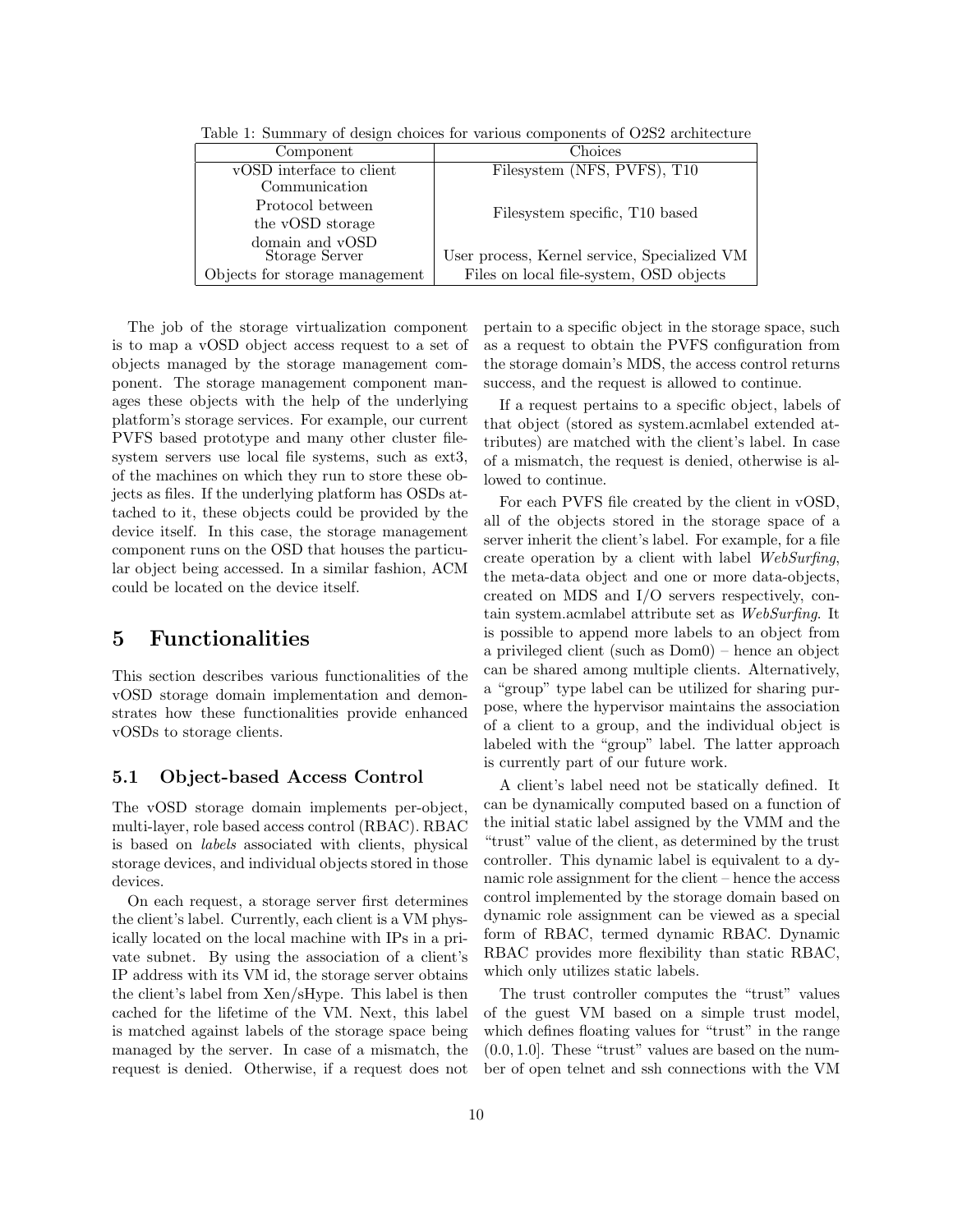as the server, computed according to the following formula:

"trust" =  $1/(1+$ number of active ssh connections+number of active setternamic = label statics) (1)

The information related to the number of open connections is provided by netmon, as described earlier.

Based on this floating "trust" value and the client VM's static label (label $_{static}$ ), the storage domain can use different policies to generate client VM's dynamic label (label $_{dynamic}$ ). Two such policies and their application scenarios are described next.

Policy 1 if "trust"  $== 1.0$  then  $label_{dynamic} =$ label<sub>static</sub> else if "trust"  $< 1.0$  then  $\text{label}_{dynamic} = \text{NULL}$ end if

A NULL label by default denies any access. Policy 1 implies that when a VM has any open ssh or telnet connections, it cannot access any object in the vOSD.

Policy 2 defines dynamic labels for different "trust" values. A dynamic label is constructed by appending access restrictions to the static label. Access restrictions are represented as an AND of NOTs  $((!T_1)\& (!T_2)\& \cdots \& (!T_n)),$  where each  $T_i, i \in 1, n$  is a specific access type. Examples of these access types used in policy 2 are:

- $DW data$  write,
- $DR data read$ .
- MDRW meta-data read write.

For example, a dynamic label  $\Delta$ label $\Delta$ dynamic = label<sub>static</sub> & (!DW) & (!DR) evaluates to NULL for access types of data write and data read, but evaluates to label $_{static}$  for meta-data read write. This dynamically evaluated label is then matched against the object's label for access control purposes.

Object-based access control enables the efficient sharing of physical devices, since the granularity of access control can be per-object rather than targeting larger disk partitions. Hence, objects from multiple vOSDs can be stored on the same physical disk, which reduces fragmentation and increases utilization. Second, objects from multiple vOSDs can be shared among multiple clients – by assigning multiple labels to this object pertaining to multiple clients.

Policy 2 if "trust"  $== 1.0$  then  $\text{else if}$  "trust"  $\geq 0.50$  then label $_{dynamic}$  = label<sub>static</sub> & (!DW) else if "trust"  $\geq 0.33$  then label $_{dynamic}$  = label<sub>static</sub> & (!DW) & (!DR) else if "trust"  $\geq 0.25$  then  $\hspace{1.6cm} \text{label} {d}_{d} =$ label static  $\mathcal C$  (!DW)  $\mathcal C$  (!DR)  $\mathcal C$  (!MDRW) end if

Third, a storage domain level access control can be a part of a multi-layer access control solution [41]. For example, a client may impose further role-based access control for multiple users, such as in SELinux [8].

### 5.2 Semantic Aggregation of Multiple Storage Devices

In a heterogeneous storage environment, e.g., a home/personal environment, the vOSD storage domain collectively utilizes the ensemble to storage devices to store objects from various vOSDs. An object is stored on the storage space of a specific storage server, based on its attributes (e.g., user.iohint and type), and *IOHints* of the storage server. For example, an object with user.iohint attribute set to 'X' can only be stored at server(s) whose storage space contains 'X' (or generic) as a IOHint. These labels can be chosen based on any policy, e.g., physical device specific characteristics. Such semantic aggregation of multiple storage devices based on objects' properties enables differentiated storage for a vOSD. Here, costs associated with deciding which storage server to use are one time and are paid at the time when an object is created. Afterwards, an object's I/O performance depends on the I/O performance of the specific storage server(s), which itself depends on the share of resources (such as disk bandwidth and CPU) associated with these server(s).

Differentiated storage provides multiple benefits, including easier data management and performance isolation among multiple clients and multiple types of applications in a client. Performance isolation is provided by storing isolated objects on different servers using different disks for storage space. An example is storing metadata on a MDS using a faster flash based disk, while storing sequential data on an I/O server using a high capacity SCSI disk. In this fashion, the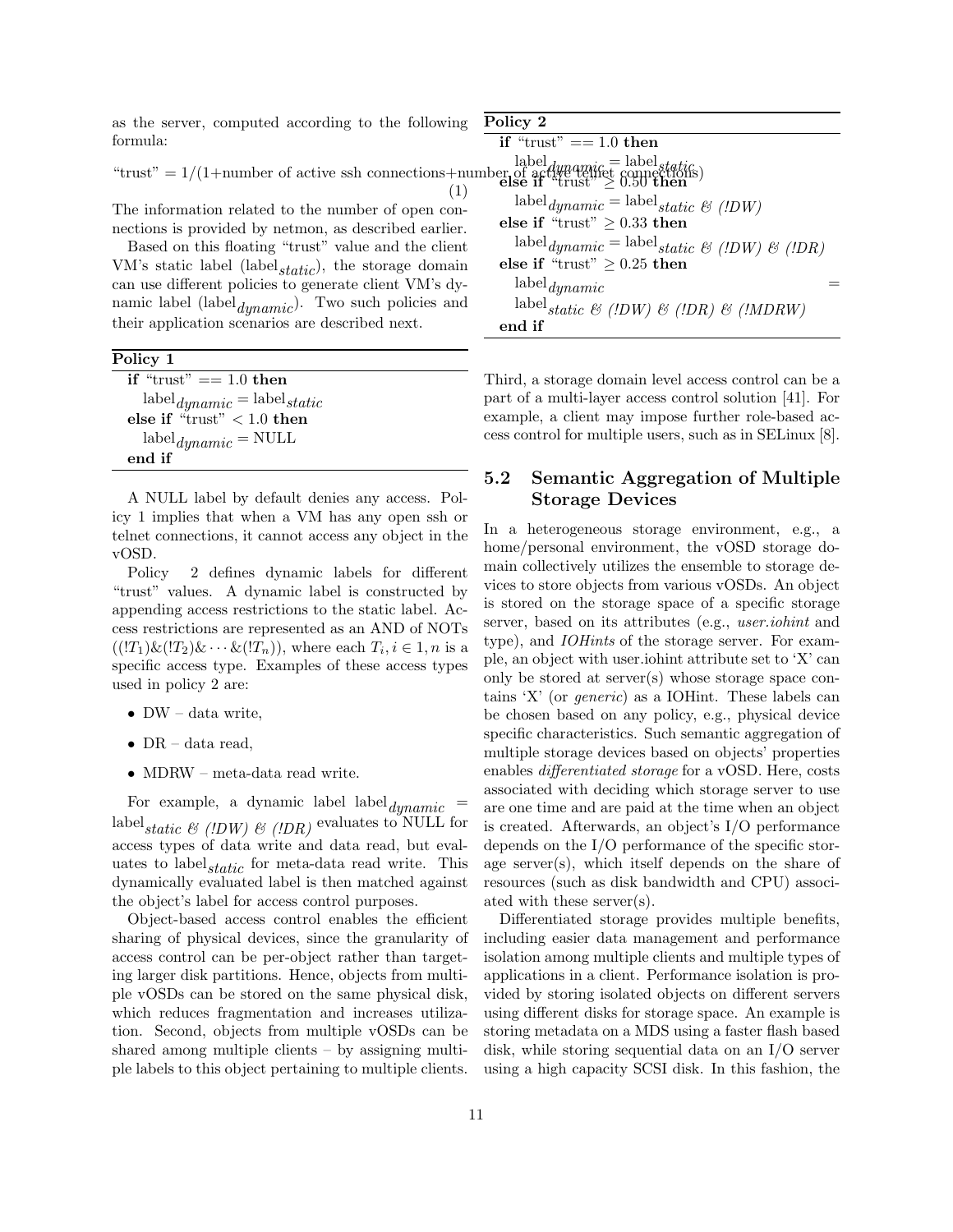vOSD storage domain can minimize the performance impact of extensive meta-data I/O performed by a VM, e.g., searching for a particular file, on a VM that performs streaming data I/O, e.g., watching a movie. Easier management results from the fact that data can be stored on a device based on its utility, as suggested earlier in Section 2.

### 6 Experimental Evaluation

Experimental evaluation of the prototype O2S2 implementation is carried out on a dual-core, 3GHz, 64 bit x86 CPU based server class machine with 1GB RAM and 160GB SATA, 7200 RPM hard disk with 8MB cache. The hypervisor used is Xen version 3.0.4 with sHype enabled. The policy used by sHype is a simple type enforcement policy. The privileged VM, Dom0, is assigned 512MB RAM and exclusive access to one physical processor. The second processor is shared among different guest VMs. For our experiments, each guest VM is configured with 128MB RAM. Both Dom0 and guest VMs run a paravirtualized Linux kernel based on version 2.6.16.33. The vOSD storage domain, which resides in Dom0's user space, and vOSDs it provides to a client are based on PVFS version 2.6.3.

#### 6.1 Microbenchmarks

These experiments measure the basic costs of implementing enhanced functionality in the storage domain, namely object-level access control and differentiated storage. For the latter, we also provide a quantitative evaluation of the potential benefits in terms of the performance isolation it provides.

#### 6.1.1 Access Control Module

Performance For analyzing the costs associated with ACM, we execute various PVFS system calls on a vOSD from a guest VM, with and without ACM present in the vOSD storage domain. The storage domain runs two storage servers – one MDS and one I/O server, both sharing the same disk for their storage space. The application executing these system calls directly uses PVFS's client libraries, without having to go through the kernel's VFS layer.

Figure 6 depicts the normalized latency comparison for some of these system calls with and without ACM, using the latter as the base. The figure also includes the total number of access control checks performed



Figure 6: Performance comparison of PVFS system calls with- and without-ACM in the vOSD storage domain

for each system call, followed by its name on the xaxis in the following format: (#Server ACM checks+ #Object ACM checks). Since ACM caches a client's labels from Xen/sHype, the cost of a Server ACM check involves label matching only. The cost of an Object ACM check requires accessing its extended attribute (system.acmlabel) from PVFS's storage, followed by label matching. We find the cost of a Server ACM check and an Object ACM check to be  $\sim 8\mu s$ and  $\sim 62 \mu s$ , respectively. Also, the latency of read (write) system call depend on the block size being read (written). Since the cost of ACM checks is fixed per system call, the normalized latency with ACM checks for read and write system calls will change based on the block size. The measurements presented in Figure 6 are the costs for 32MB size blocks. Since the application makes single blocking I/O requests, I/O throughput can be computed as (block size/latency of system call). For this block size, we find the read and write throughput to be 170.5 MB/s and 40.81 MB/s, respectively, with ACM, as compared to 174.81 MB/s and 40.98 MB/s, respectively, without ACM. These results demonstrate that the ACM component minimally impacts the performance of PVFS system calls, both in terms of latency and throughput.

Scalability We use write throughput to demonstrate the impact of ACM component on a storage domain's scalability. Figure 7 shows the relative performance profile of a storage domain with increasing number of VMs, using single VM measurements as the base case. Based on memory size, the maximum number of VMs configured with 128MB RAM handled by our test platform is 3 (theoretically, the limit is 4, given that there is no memory overcommitment; however, the VMM uses a certain amount of mem-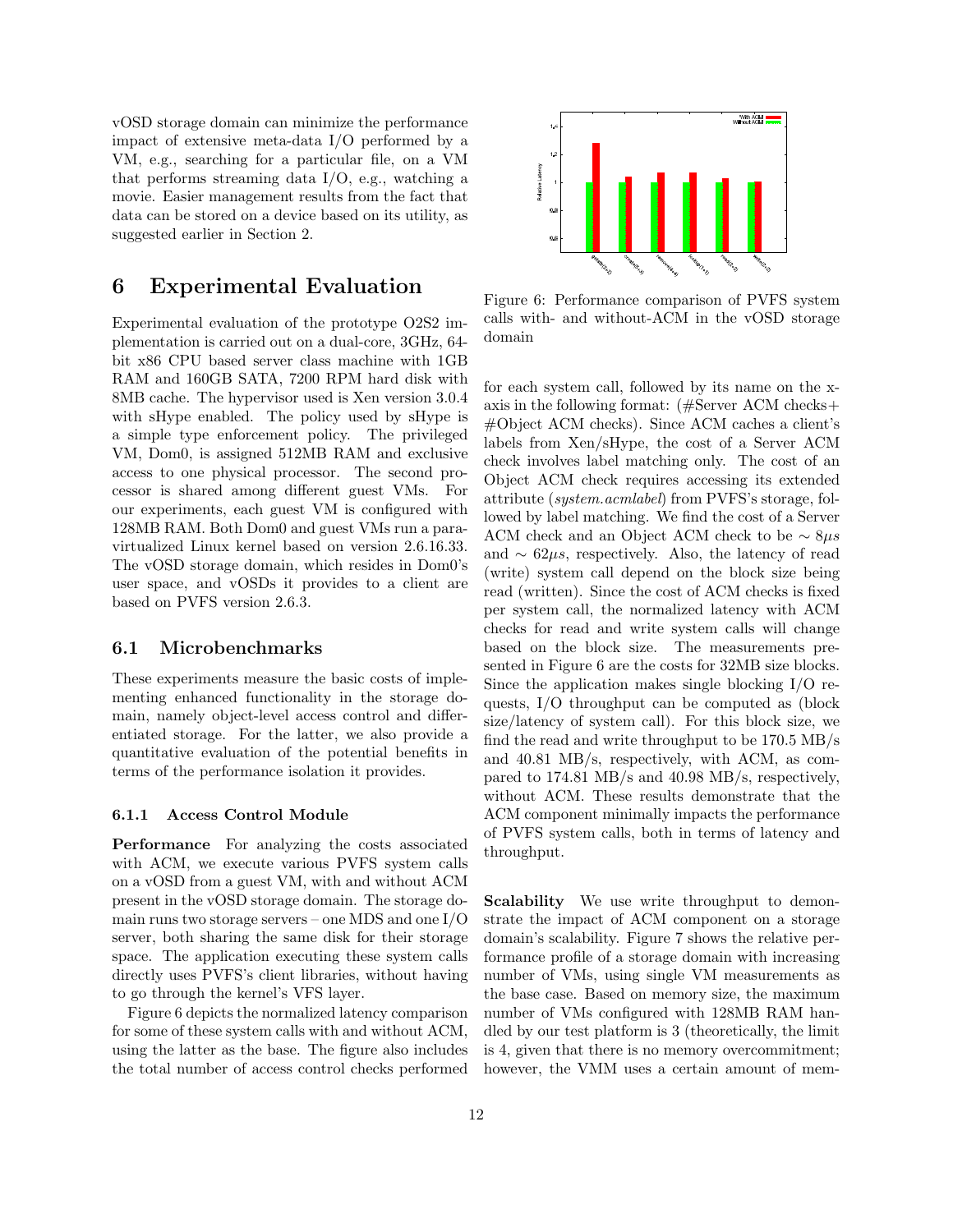

Figure 7: Scalability of the vOSD storage domain.

ory itself, resulting in a limit of 3). Here, single VM numbers for both, with- and without-ACM, cases are normalized to one. In case of more than one VM with ACM (without ACM), cumulative performance of all VMs relative to the single VM with ACM (without ACM) is shown, along with individual components. A near-identical performance profile demonstrates that adding ACM functionality does not impact the scalability of a storage domain.

Dynamic Access Control As stated earlier, the ACM module offers dynamic role-based access control (RBAC) functionality. This is demonstrated by dynamically changing the network related behavior of a guest VM and by showing its effect on three storage workloads running in the guest VM. The first workload continuously writes to a file; the second workload continuously reads from a file; and the third workload continuously reads attributes of a file (i.e., performs meta-data reads). These workloads are identified as write, read and getattr, respectively. Figure 8 shows the time line on X-axis and behavior of workloads on the Y-axis in terms of Access Coefficient. A value of access coefficient greater than 0.0 indicates successful access, while a value of 0.0 indicates an access failure. For data read and write workloads, the access coefficient is computed as the ratio of instantaneous throughput and maximum throughput achieved. For meta-data read write workload, success of access results in access coefficient value of 1.0, while failure of access, in 0.0.

A script executing in the Dom0 incrementally opens four ssh connections to the guest VM, and then incrementally drops them. The script opens connections one and two at 60 seconds and 120 seconds, respectively, and opens connections three and four at 180 seconds. These connections are dropped at 60 seconds intervals starting at 240 seconds. These dynamic changes in number of network connections affect the "trust" value of the guest VM, computed



Figure 8: Effect of dynamic RBAC on different workloads

based on the Equation 1. The storage domain uses policy 2 to define dynamic roles for the guest VM, which affects its access to the objects stored in the vOSD.

As demonstrated by the results, the data write workload can successfully function expect in time period (60, 420) seconds. This is due to the fact that the "trust" value of the guest VM in this time period remains  $< 1.0$ , which prohibits write access to the objects for the VM. Similarly, the data read workload and meta-data read workload can successfully function expect in time periods (120, 360) and (180, 240), in which the "trust" values are  $< 0.50$  and  $< 0.25$ , respectively. These results show the ability of the storage domain to dynamically adapt the access control imposed on a guest VM with changes in its "trust" value, as perceived by the trust controller.

#### 6.1.2 Differentiated Storage

For differentiated storage, we compare the latency of two PVFS system calls – ecreate and pre-existing create, both performed from a user-level application inside a VM, directly using the PVFS libraries. In this experiment the vOSD storage domain consists of three storage servers – one MDS, one I/O server with label mobile, and other I/O server with label fixed. Based on the value of the user.iohint attribute specified with the ecreate call, the storage domain chooses one of the I/O servers for storing the object data. With the create call, the client chooses an I/O server in a round-robin fashion. Table 2 shows the latency of these system calls, as measured from the client VM. The difference between the latencies is due to extra processing performed in the MDS to match the attribute with IOHints of various I/O servers, and due to additional I/O in the MDS to store the extended attribute, the latency of which is based on the disk being used for the storage space at the MDS. For this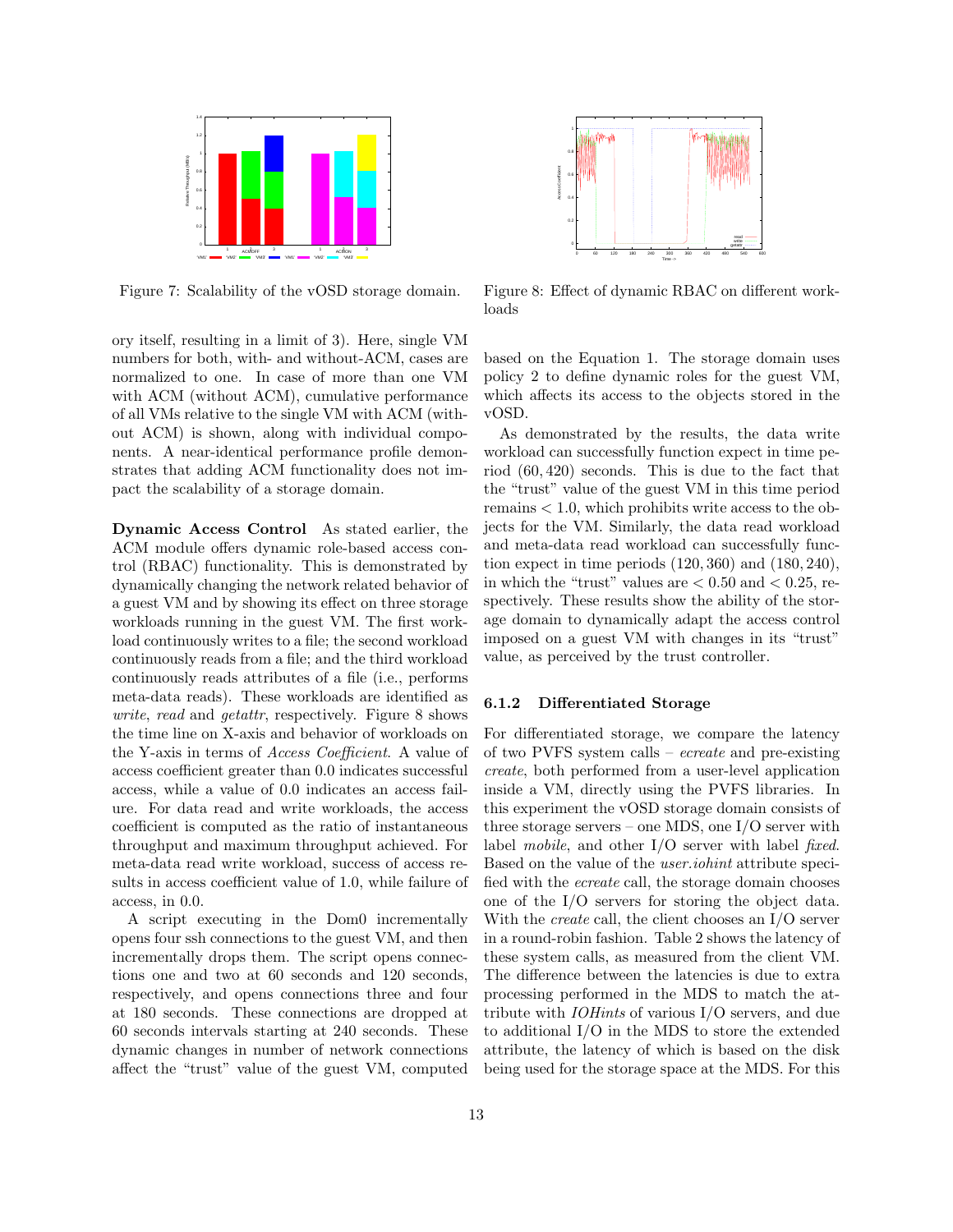

Table 2: Cost of implementing differentiated storage

Figure 9: Performance isolation in vOSD storage domain

experiment, all storage servers share the same SCSI disk. We expect the latency to be lower for different kinds of storage, such as a flash disk, which provides better performance for short, random, reads of extended attributes [51].

In order to show the performance benefits of differentiated storage, we run the vOSD storage domain with two servers, one MDS and one I/O server. There are two competing VMs performing different kinds of I/O activities. One VM, VM1, is continuously creating new extended attributes for an object, while the other VM, VM2, is doing writes to the same object. We plot the performance of VM2 executing simultaneously with VM1 in two scenarios – one, where both MDS and I/O server share the same SCSI disk for their storage space, termed 'perturbation', and two, where MDS uses a ramdisk for its storage space while the I/O server uses the SCSI disk, termed 'perturbation with differentiated-storage'. The throughput of VM2 without the presence of VM1 is used as the base line, labeled as 'no perturbation', and the performance of VM2 in scenarios described above is plotted relative to this base line performance. Figure 9 shows VM2's write throughput for different block sizes.

These results demonstrate that VM1 can substantially degrade VM2's I/O performance, since both MDS and I/O server must share the disk I/O path, along with the CPU. However, with differentiated storage, the vOSD storage domain provides much better performance isolation. Performance impact



Figure 10: IOzone small I/O performance

with differentiated storage emanates from the fact that the MDS and the I/O server share the same CPU to serve VM1 and VM2, respectively. We expect the performance with differentiated storage to be even closer to the base line in future multicore machines, where different storage servers can be provided with separate physical CPUs.

### 6.2 IOzone Benchmark

To understand the performance implications of the ACM component on application-level workloads, we evaluate the I/O performance of our prototype storage domain using the IOzone benchmark [5]. The IOzone benchmark measures file I/O performance for many file-system operations, such as read, write, and mmaped I/O. This benchmark is executed on a client VM, and accesses the vOSD via kernel's VFS interface. The goal of these experiments is to demonstrate that (1) using ACM component does not significantly impact the I/O performance of the vOSD storage domain, and (2) the vOSD storage domain can provide significant performance benefits to a client VM, along with enhanced functionality, by utilizing Dom0's computational resources, which is an option that is not available to a block-based virtual disk (VBD) based on a physical disk partition.

For IOzone's write throughput experiments, we also enable an additional parameter for storage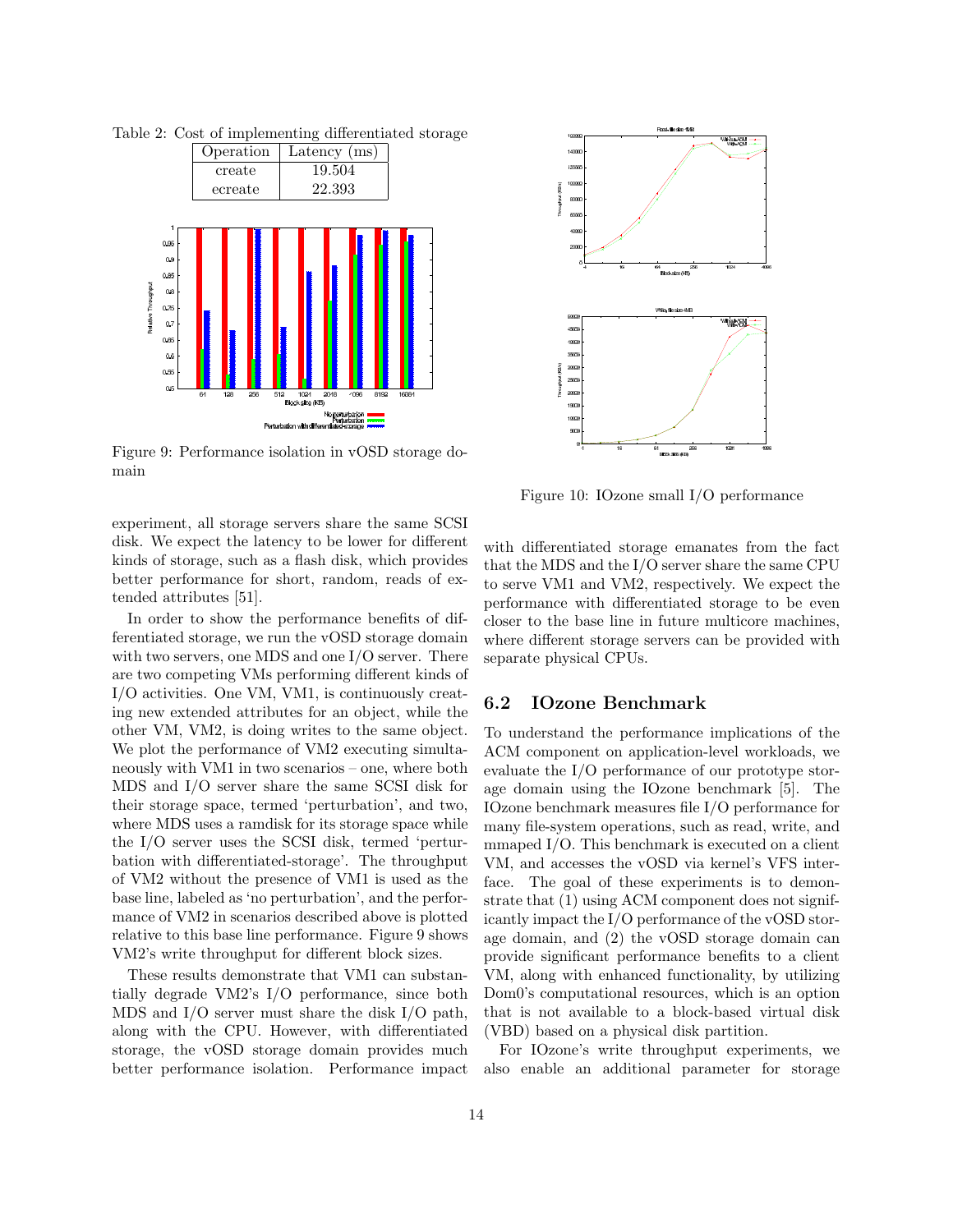servers, called *NoDataSync* (NDS). This option allows storage servers to buffer writes before they are flushed to the disk. Without this option, every write is flushed to the disk. Using this option allows the vOSD storage domain to provide much better performance by reducing the latency of each write operation. The tradeoff is that the storage domain may loose data in the event of a server failover. However, using redundancy with this option enabled could provide similar performance benefits, at a reduced risk of failure.

As mentioned earlier, the PVFS file system does not utilize a client's page cache, and hence the I/O throughput of the vOSD storage domain for small block sizes is limited – anywhere from  $.8\%$  upto  $14\%$ of that of a VBD. Keeping this limitation in mind, for small read and writes, we only demonstrate the comparative performance of the vOSD storage domain with- and without-ACM. Figure 10 depicts read and write throughput with varying block sizes for a file of size 4MB. Since ACM imposes a fixed cost on each I/O operation, with increasing block sizes, overall cost for access checks decreases for a fixed file size due to a decrease in total number of I/O operations being performed. The relative performance, measured as small quantity/larger quantity for each block size, varies within (86.5%, 99.3) and (84%, 100%) of each other, for read and write respectively. These results demonstrate that the ACM component minimally impacts the I/O performance of the vOSD storage domain.

For large  $I/O$ , we include results for two file sizes, 128MB and 512MB, respectively. We also include the results for VBD. These results are shown in Figures 11 and 12. For a 128MB file, the client VM's page cache is no longer effective. Hence the performance of read for VBD is around 45MB/s. However, vOSD continues to enjoy the benefits of the vOSD storage domain's page cache, and hence can provide read throughput of upto 150MB/s. For writes, the performance of vOSD without NDS trails the performance of VBD, since every write must go to disk in both cases – however, vOSD's path to physical disk is longer than VBD. However, vOSD with NDS uses asynchronous write in the storage domain, and hence can provide write throughput of  $\sim 120MB/s$ , upto  $\sim$  2X of that of VBD.

For a 512MB file, both the client VM's and the vOSD storage domain's page caches are no longer effective, but larger memory in the storage domain still enables better performance for vOSD for large block



Figure 11: IOzone large read performance



Figure 12: IOzone large write performance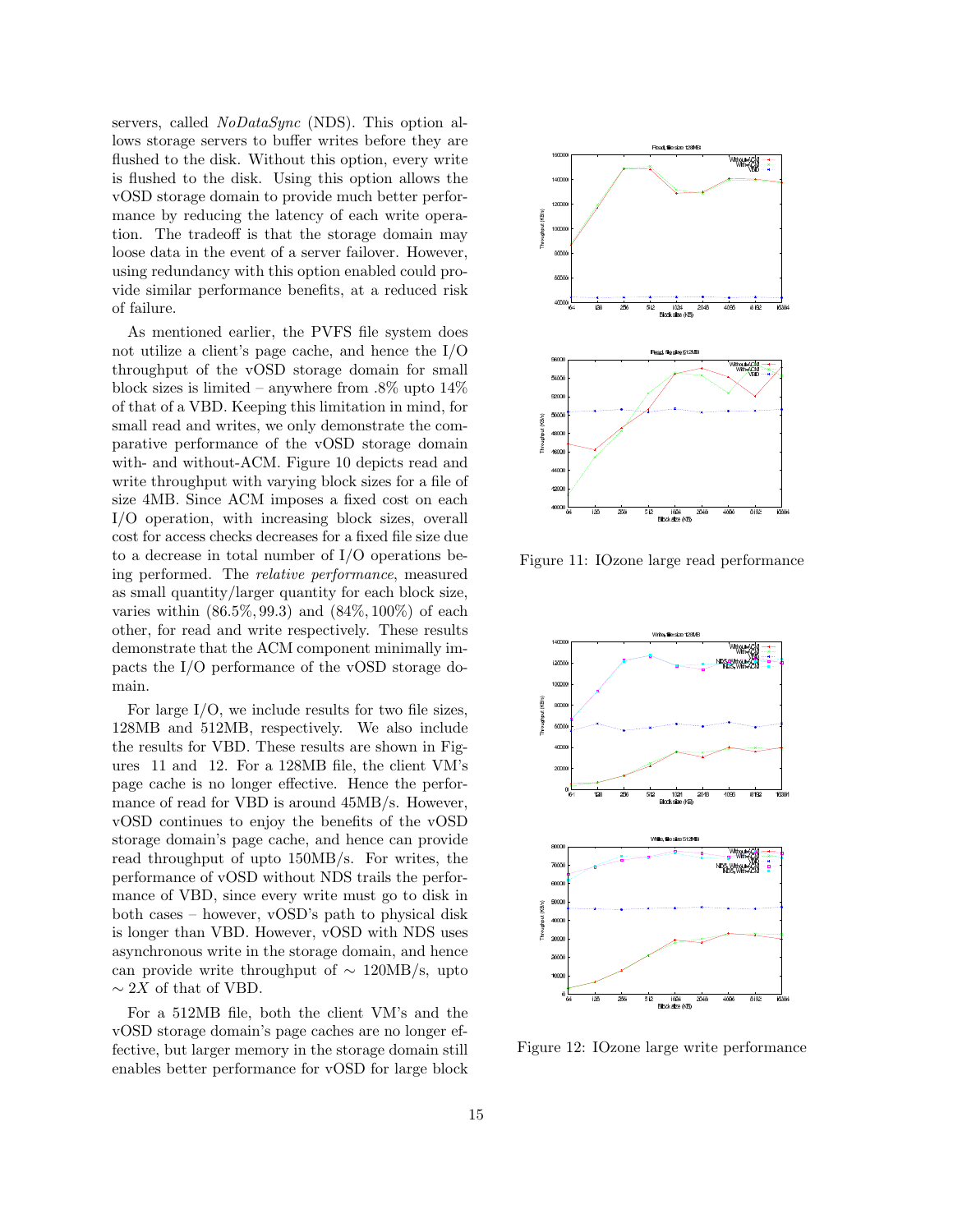sizes, since virtual network I/O is much faster than hard disk access. For writes, vOSD without NDS is slower than VBD, for the same reason as described above. However, vOSD with NDS can overlap asynchronous writes with disk I/O, and hence can provide  $\sim$  1.5X performance gain over VBD.

Similar to the previous case of small file size, there is minimal performance impact of ACM component on the vOSD storage domain for large file sizes. The relative performance of read varies within  $(98.5\%, 99.6\%)$  for a 128MB file, and within  $(88.1\%, 99.9\%)$  for a 512MB file. Similarly, for writes, it varies within (89%, 99.9%) for a 128MB file, and within (92%, 100%) for a 512MB file.

The IOzone benchmark results demonstrate that the enhanced access control functionalities of the storage domain can be implemented with minimal performance overhead for the guest VMs. In particular, the throughput for read and write operations degrades only minimally when utilizing the ACM component. Also, an object based storage domain makes it possible to better exploit the resources available at the storage domain as compared to a block based storage virtualization solution.

### 7 Related Work

The O2S2 architecture shares its object based design with many distributed file-systems, such as Lustre [6], Panasas [59] and Ceph [57]. While the main focus of these file-systems has been high performance and scalability, it is possible to extend them with enhanced per-object functionality and properties explored as part of this work. A similar approach is taken by Piernas et al [42], where they extend Lustre with active storage functionality.

Storage systems utilize various data properties as hints for storage management, such as data encoding, fault model, timing model [15] and frequency of access [31]. These properties can also influence other properties. For example, frequency of access can indicate whether certain data should be stored compressed [20], or decide reliability guarantees provided to it [60]. These properties can be similarly incorporated as hints in the O2S2 architecture at an object level.

Previous research in security management for network attached storage, both at an object-level [27] and block-level [16], utilizes un-forgeable cryptographic capabilities issues by storage servers to enforce access control. In contrast, we use a multi-layer approach, where capabilities external to the storage system, labels provided by the VMM, are utilized to enforce access control. These capabilities are used in a manner that is oblivious to storage clients. Our approach is similar to using external hardware components, such as Trusted Platform Modules (TPM) [13], to store and provide capabilities about an potentially untrusted execution entity.

Our work is similar in spirit to semantic virtualization of multimedia devices [45], where semantic information based on a higher level API (v4l) is used to provide sharing of content and functionality for multimedia devices. Further, service domains implementing the virtualization service (such as a storage domain, a driver domain providing network virtualization in a virtualized environment [43], or a VMedia runtime [45] for multimedia device virtualization) can use their computational resources to implement additional functionalities/properties for virtualized devices. This is not necessarily the case when these are directly supported by the underlying physical hardware itself. Examples include image manipulation in VMedia, additional computations on data in active storage, either in storage servers [42], or in the hardware itself [46], and TCP segment offload in virtual NICs [36].

# 8 Conclusions and Future Work

This paper presents an object-based storage system architecture, and a PVFS file-system based prototype implementation, called the vOSD storage domain. The storage virtualization service, enabled by the vOSD storage domain, provides virtual objectstorage devices (vOSDs) to VMs in a virtualized environment. An object-based interface not only allows for efficient sharing of physical devices, it also enables dynamic, role-based, access control and usability based performance isolation in a heterogeneous storage environment. Performance results demonstrate that our storage domain implementation provides enhanced functionalities without adversely affecting the performance and scalability of the storage service. Further, by efficiently utilizing Dom0's resources, the storage domain can also provide certain performance benefits to client VMs, such as the use of its page cache as a storage cache.

In the future, the PVFS based interface for the client can be replaced with a standardized T10 inter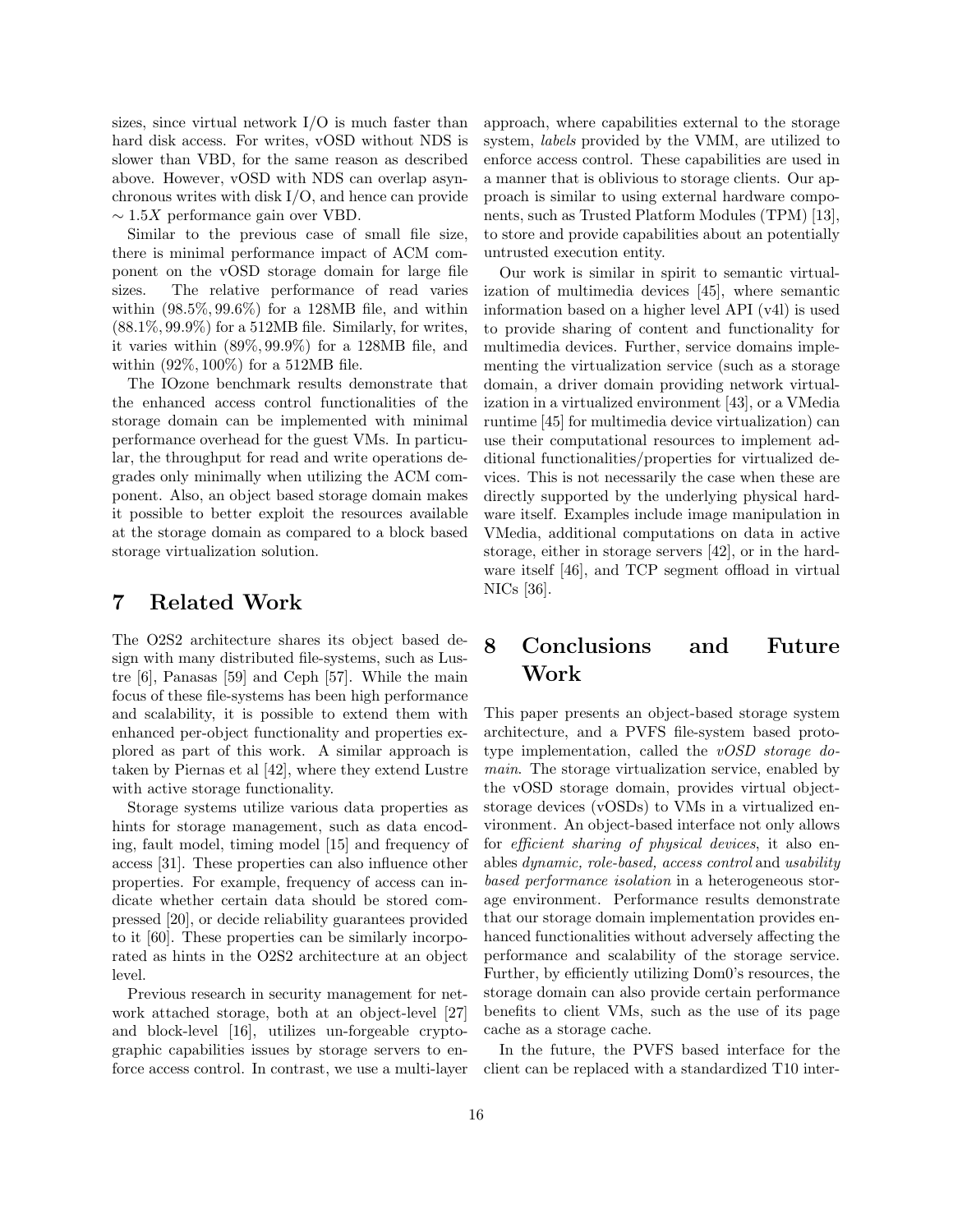face [56]. This permits the vOSD to be entirely decoupled from the specific vOSD storage domain implementation. Translation between the T10 interface and the underlying storage domain's storage access mechanisms will be implemented in the vOSD storage domain itself. To this effect, Xen's virtual SCSI frontend [50] can be enhanced to make it compatible with T10, and similarly, the virtual SCSI backend can be merged with the storage domain. Additionally, it is possible to utilize a different file-system backend, LWFS [38], which promises efficient I/O in large scale systems and more flexibility for implementing per-object properties, such as checkpointing.

As part of future work, the current vOSD storage domain implementation can be extended to make it distributed, such that various storage servers can be located on different physical machines. This will require integration with a distributed trust management infrastructure, such as shamon [35]. Also, extending the vOSD storage domain with logging infrastructure for SLA auditing will enhance its security and trust related properties, as discussed in Section 2.2.1. As demonstrated by the object-based storage virtualization service, there are multiple benefits of integrating security and trust functionalities provided by the underlying platform. In order to attain these benefits for virtualization services in a distributed environment comprising of multiple physical machines, it is imperative that these security and trust management solutions themselves be distributed. Ongoing and future work in this area will address the mechanisms and policies for trust management in a distributed environment [35]. By integrating virtualization services with distributed, virtualization aware, trust management solutions, we can provide secure virtualization services for the enterprise. Another aspect of this integration involves building better trust models that accurately reflect the "trust" properties of a VM. These models will utilize the behavioral information provided by various monitoring components, such as XenAccess [40] and netmon [32]. These trust models will enable virtualization services to implement better and more meaningful dynamic access control policies.

### References

- [1] Amazon Elastic Compute Cloud. aws.amazon.com/ec2, accessed May, 2007.
- [2] Amazon Simple Storage Service. aws.amazon.com/s3, accessed May, 2007.
- [3] EVPath. http://www.cc.gatech.edu/systems/ projects/EVPath/, aceessed April, 2007.
- [4] First Look: Maxtor's NAS Offers Simple Solution. PCWorld Magazine article, published March 15, 2005. http://www.pcworld.com/article/id,120063-page,1/ article.html, accessed May, 2007.
- [5] IOzone File System Benchmark. www.iozone.org, accessed May, 2007.
- [6] Lustre: A Scalable, High-Performance File System. http: //www.lustre.org/docs/whitepaper.pdf, accessed May, 2007.
- [7] ObjectStone. http://www.haifa.il.ibm.com/projects/ storage/objectstore/objectstone.ht%ml, accessed May, 2007.
- [8] Security-Enhanced Linux. http://www.nsa.gov/ selinux/, accessed May 2007.
- [9] SNORT Intrusion Detection System. www.snort.org, accessed May, 2006.
- [10] The Linux Logical Volume Manager. http://www.redhat. com/magazine/009jul05/features/lvm2/, accessed May, 2007.
- [11] The Open Archives Initiative Protocol for Metadata Harvesting Guidelines : Provenance. http://www. openarchives.org/OAI/2.0/guidelines-provenance. htm, accessed October, 2007.
- [12] Tiburon. http://www.almaden.ibm.com/ storagesystems/projects/tiburon/, accessed May, 2007.
- [13] Trusted Platform Module (TPM) Specification. https: //www.trustedcomputinggroup.org/specs/TPM, accessed February, 2007.
- [14] XenAccess Library. http://xenaccess.sourceforge. net/, accessed May, 2007.
- [15] M. Abd-El-Malek, I. William V. Courtright, C. Cranor, G. R. Ganger, J. Hendricks, A. J. Klosterman, M. Mesnier, M. Prasad, B. Salmon, R. R. Sambasivan, S. Sinnamohideen, J. D. Strunk, E. Thereska, M. Wachs, and J. J. Wylie. Ursa Minor: Versatile Cluster-Based Storage. In Proc. of FAST, 2005.
- [16] M. K. Aguilera, M. Ji, M. Lillibridge, J. MacCormick, E. Oertli, D. Andersen, M. Burrows, T. Mann, and C. A. Thekkath. Block-Level Security for Network-Attached Disks. In Proc. of FAST, 2003.
- [17] G. Ammons, J. Appavoo, M. Butrico, D. D. Silva, D. Grove, K. Kawachiya, O. Krieger, B. Rosenburg, E. V. Hensbergen, and R. W. Wisniewski. Libra: a Library Operating System for a JVM in a Virtualized Execution Environment. In Proc. of VEE, 2007.
- [18] P. Barham, B. Dragovic, K. Fraser, S. Hand, T. Harris, A. Ho, R. Neugebauer, I. Pratt, and A. Warfield. Xen and the Art of Virtualization. In Proc. of SOSP, 2003.
- [19] P. J. Braam. The Coda Distributed File System. Linux Journal, 50, June 1998.
- [20] M. Burrows, C. Jerian, B. Lampson, and T. Mann. On-Line Data Compression in a Log-Structured File System. In Proc. of ASPLOS, 1992.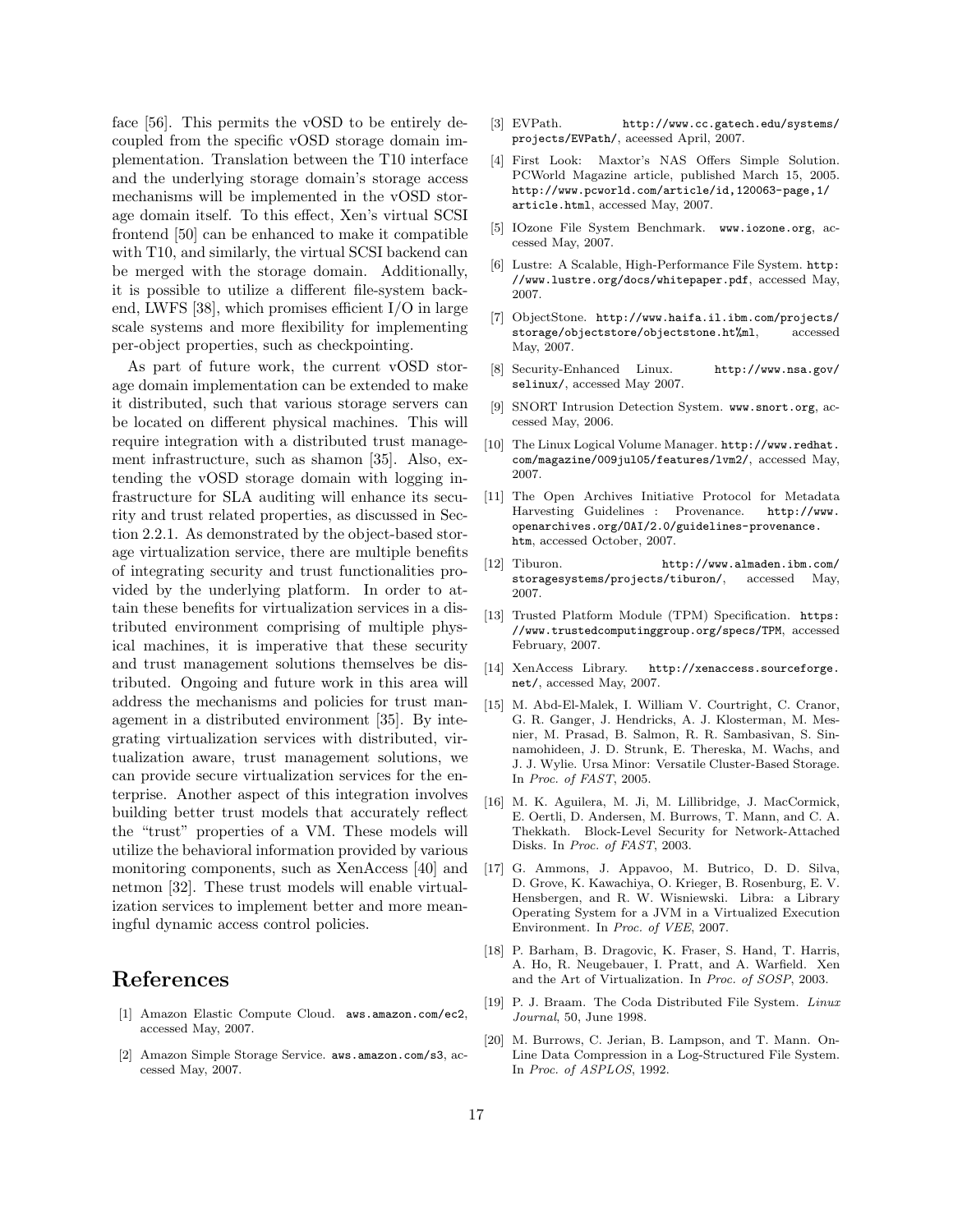- [21] P. H. Carns, W. B. Ligon, R. B. Ross, and R. Thakur. PVFS: A Parallel File System For Linux Clusters. In Proc. of the 4th Annual Linux Showcase and Conference, Atlanta, GA, October 2000.
- [22] D. D. Chambliss, G. A. Alvarez, P. Pandey, D. Jadav, J. Xu, R. Menon, and T. P. Lee. Performance Virtualization for Large-Scale Storage Systems. In Proc. of the Symposium on Reliable Distributed Systems (SRDS), 2003.
- [23] R. Chandra, N. Zeldovich, C. Sapuntzakis, and M. S. Lam. The Collective: A Cache-Based System Management Architecture. In Proc. of NSDI, 2005.
- [24] A. Devulapalli, D. Dalessandro, P. Wyckoff, N. Ali, and P. Sadayappan. Integrating Parallel File Systems with Object-based Storage Devices. In Proc. of Supercomputing, 2007.
- [25] M. Factor, K. Meth, D. Naor, O. Rodeh, and J. Satran. Object Storage: The Future Building Block for Storage Systems. In Proc. of the Second International IEEE Symposium on Emergence of Globally Distributed Data, 2005.
- [26] D. Ferraiolo and R. Kuhn. Role-Based Access Control. In Proc. of 15th NIST-NCSC National Computer Security Conference, 1992.
- [27] G. A. Gibson, D. P. Nagle, K. Amiri, F. W. Chang, E. Feinberg, H. G. C. Lee, B. Ozceri, E. Riedel, and D. Rochberg. A Case for Network-Attached Secure Disks. Technical Report CMU-CS-96-142, CS, Carnegie Mellon University, 1996.
- [28] D. Hildebrand and P. Honeyman. Direct-pNFS: Scalable, Transparent, and Versatile Access to Parallel File Systems. In Proc. of HPDC, 2007.
- [29] A. Ho, M. Fetterman, C. Clark, A. Warfield, and S. Hand. Practical Taint-Based Protection Using Demand Emulation. In Proc. of the European Conference on Computer Systems (EuroSys), 2006.
- [30] L. Huang, G. Peng, and T. cker Chiueh. Multi-Dimensional Storage Virtualization. In Proc. of SIG-METRICS, 2004.
- [31] J. T. Kohl, C. Staelin, and M. Stonebraker. HighLight: Using a Log-Structured File System for Tertiary Storage Management. In Proc. of the USENIX Winter 1993 Technical Conference, 1993.
- [32] J. Kong, K. Schwan, M. Lee, and M. Ahamed. ProtectIT: Trusted Distributed Services Operating on Sensitive Data. Under review for publication in EuroSys 2008.
- [33] R. Latham, N. Miller, R. Ross, and P. Carns. A Next Generation Parallel File System for Linux Clusters. Linux-World, pages 56–59, January 2004.
- [34] X. Ma and A. N. Reddy. MVSS: An Active Storage Architecture. IEEE Transactions On Parallel And Distributed Systems, 14(9), September 2003.
- [35] J. McCune, S. Berger, R. Caceres, T. Jaeger, and R. Sailer. Shamon: A Systems Approach to Distributed Trust. In Proc. of the Annual Computer Security Applications Conference, 2006.
- [36] A. Menon, A. L. Cox, and W. Zwaenepoel. Optimizing Network Virtualization in Xen. In Proc. of USENIX ATC, 2006.
- [37] R. Nathuji and K. Schwan. VirtualPower: Coordinated Power Management in Virtualized Enterprise Systems. In Proc. of SOSP, 2007.
- [38] R. A. Oldfield, A. B. Maccabe, S. Arunagiri, T. Kordenbrock, R. Riesen, L. Ward, and P. Widener. Lightweight I/O for Scientific Applications. In Proc. of Cluster Computing, 2006.
- [39] M. A. Olson, K. Bostic, and M. Seltzer. Berkeley DB. In Proc. of USENIX ATC, 1999.
- [40] B. D. Payne, M. Carbone, and W. Lee. Secure and Flexible Monitoring of Virtual Machines. In Proc. of the Annual Computer Security Applications Conference, 2007.
- [41] B. D. Payne, R. Sailer, R. Caceres, R. Perez, and W. Lee. A Layered Approach to Simplified Access Control in Virtualized Systems. ACM SIGOPS Operating Systems Review, 41(4), July 2007.
- [42] J. Piernas, J. Nieplocha, and E. J. Felix. Evaluation of Active Storage Strategies for the Lustre Parallel File System. In Proc. of Supercomputing, 2007.
- [43] I. Pratt, K. Fraser, S. Hand, C. Limpack, A. Warfield, D. Magenheimer, J. Nakajima, and A. Mallick. Xen 3.0 and the Art of Virtualization. In Proc. of the Ottawa Linux Symposium, 2005.
- [44] H. Raj, S. Kumar, B. Seshasayee, R. Niranjan, A. Gavrilovska, and K. Schwan. Enabling Semantic Communications for Virtual Machines via iConnect. In Proc. of VTDC, help in conjunction with SC, 2007.
- [45] H. Raj, B. Seshasayee, and K. Schwan. VMedia: Enhanced Multimedia Services in Virtualized Systems. In Proc. of MMCN, 2007.
- [46] E. Riedel and G. Gibson. Active Disks Remote Execution for Network-Attached Storage. Technical Report CMU-CS-97-198, CS, Carnegie Mellon University, 1997. www.pdl.cmu.edu/PDL-FTP/NASD/CMU-CS-97-198. pdf, accessed October, 2007.
- [47] R. Sailer, T. Jaeger, E. Valdez, R. Caceres, R. Perez, S. Berger, J. Griffin, and L. van Doorn. Building a MACbased Security Architecture for the Xen Opensource Hypervisor. In Proc. of the Annual Computer Security Applications Conference, 2005.
- [48] L. Singleton, R. Nathuji, and K. Schwan. Flash on Disk for Low-power Multimedia Computing. In Proc. of MMCN, 2007.
- [49] A. Subbiah and D. Blough. An Approach for Fault Tolerant and Secure Data Storage in Collaborative Work Environments. In Proc. of the Workshop on Storage Security and Survivability, 2005. http://users.ece.gatech.edu/ ~dblough/research/papers/storagess05.pdf, accessed May, 2007.
- [50] F. Tomonori. Xen scsifront/back Drivers. Presented at Fall Xen summit 2006, available from http://xen. xensource.com/files/summit\_3/xen-scsi-slides.pdf, accessed May, 2007.
- [51] W. Tuma. Comparison of Drive Technologies for High-Transaction Databases. www.storagesearch.com/ soliddata-art2-comparisons.pdf, accessed May, 2007.
- [52] R. Viswanath, M. Ahamed, and K. Schwan. Harnessing Non-dedicated Wide-area Clusters for On-demand Computing. In Proc. of the IEEE International Conference on Cluster Computing, 2005.